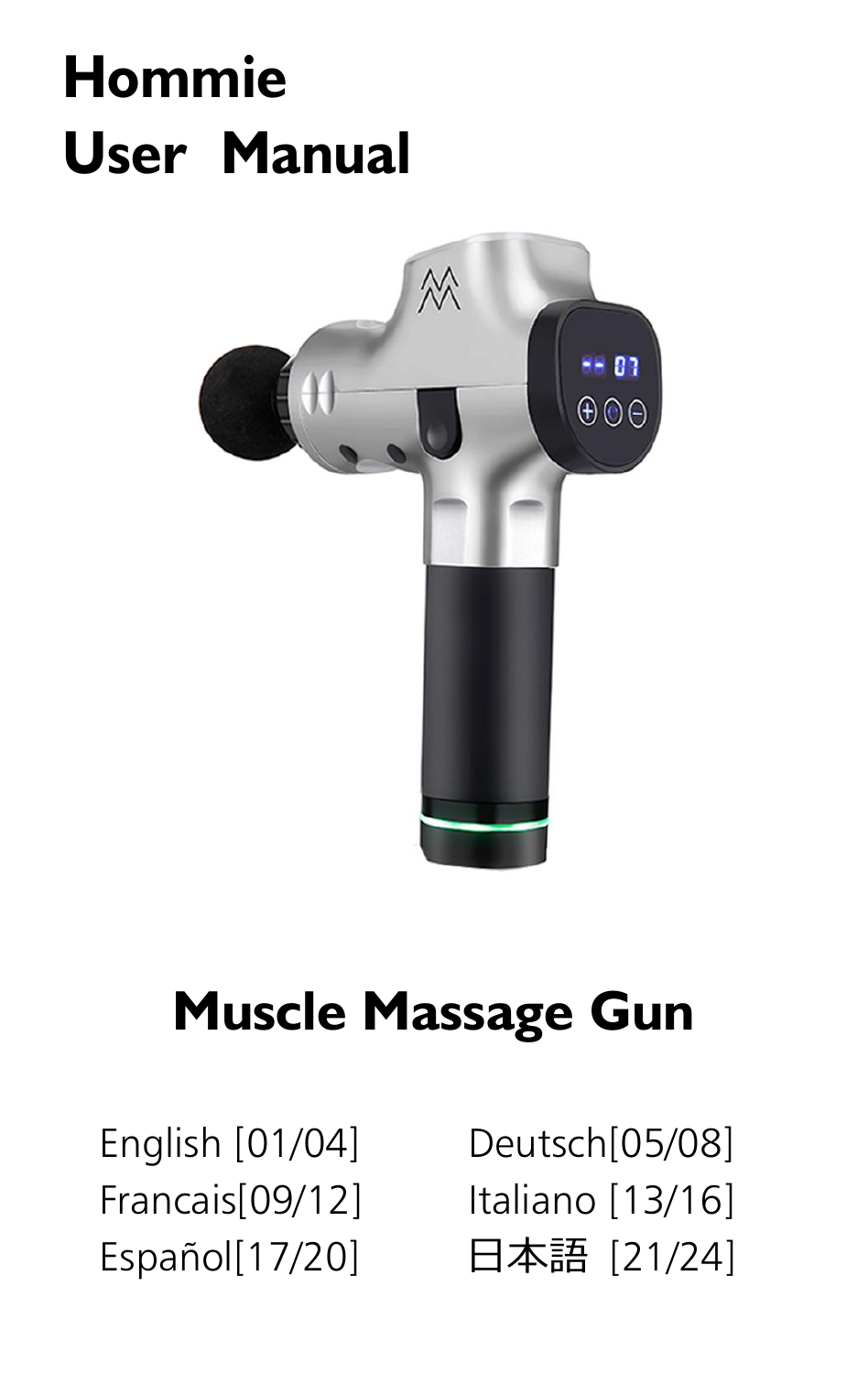Thank you for purchasing the Hommie product. Please read this [User Manual] carefully before using the product, and retain it in for future use.

#### ■ Safety instructions and Disclaimers

1. To reduce the risk of malfunction, electric shock, injury, fire, death, and equipment damage, please read all instructions and warnings on this product in this manual before using this product.

2. For adult use only. If you are injured, it is forbidden to use this device. It can be used for recovery the muscle damage, but it needs to consult your doctor before using this device.

3. It is forbidden to use on non-dry, clean skin surface. It can be used across the clothes and gently pressed and moved on the skin for about 60 seconds.

4. Use the product only on the soft tissues ofthe body without causing pain or discomfort. Do not use it above the neck, any parts with rich vascular (such as neck, groin, or armpit), or any hard or boned part of the body (such as the tibia on the anterior side of the calf and the spinous process of a vertebra).



5. Do not use the device in the massaging area with muscle strain or ligament injury.

6. Only use the provided best-of-breed applicator.

7. Bruises can occur regardless of restrainedly compressing or pressing. Please check the massaging area regularly and stop immediately if there is a first sign of pain or discomfort.

8. Keep your fingers, hair, or other parts of your body away from the the shaft and back of applicator as they may get caught.

9. Only use the supplied adapter to charge the device.

#### Product Overview

#### ☑ What is Muscle Massage guns?

Muscle Massage Gun or Handheld Percussion Massager, is designed to aid in the increase of blood flow and the myofascial release process. These handheld device, use vibration and pulsation to apply concentrated pressure deep into your muscle tissue and promote recovery. This form of deep-tissue massage can work out knots and tension out of the muscles, while also enhancing your range of motion and increasing blood flow. Percussion massager, when used correctly, can help reduce your recovery time and help relieve pain, tension, and soreness.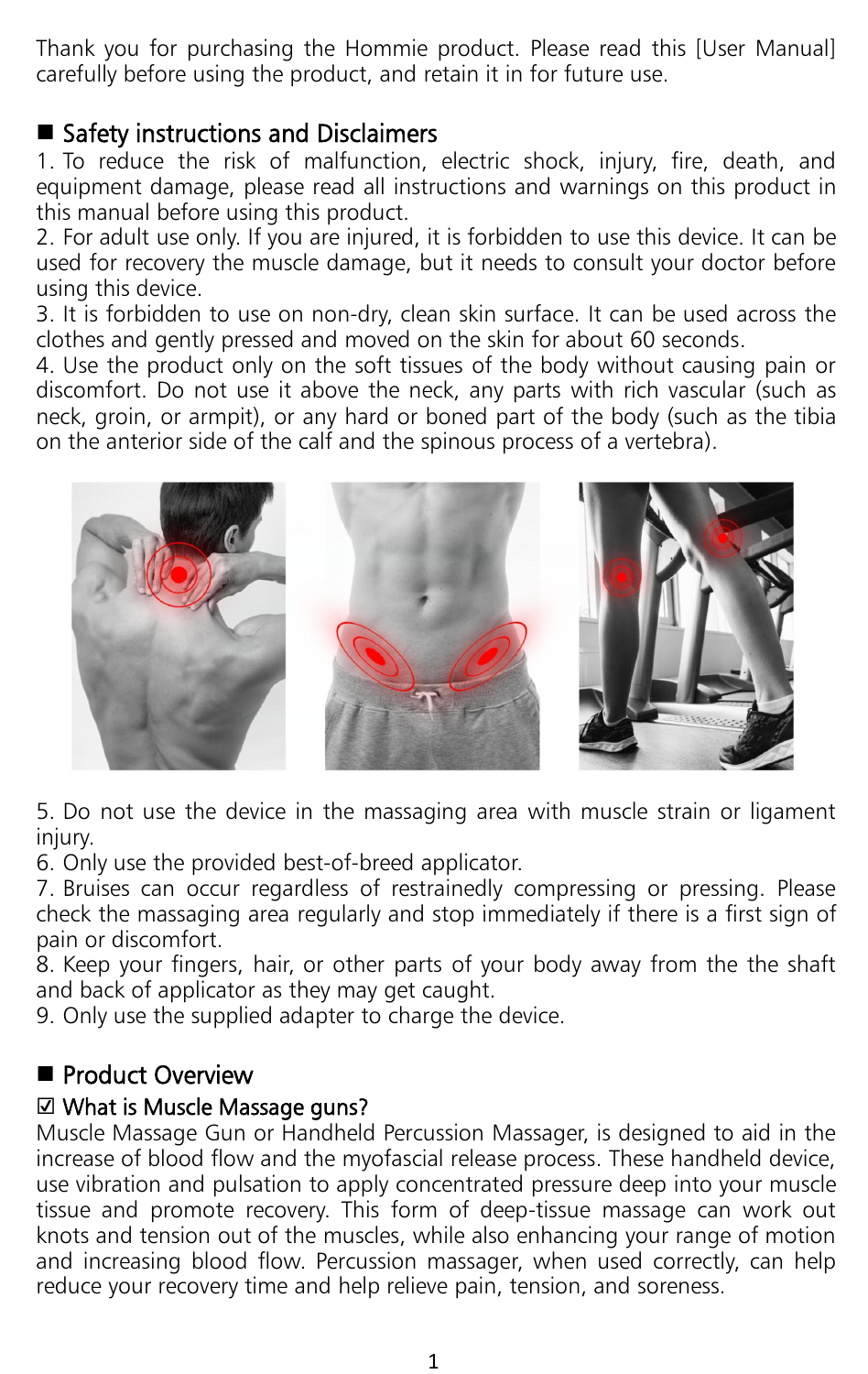#### ☑ Buttons and Controls





- 1. Changeable applicator
- 2. Battery detach button
- 3. Speed display
- 4. Power display
- 5. Speed-
- 6. Speed button
- 7. Speed+
- 8. Battery LED indicator
- 9. Charging slot
- 10. Power switch

#### Operating Instructions

#### ☑ Charging.

1. Connect the DC end of the supplied 24V adapter to the charging port of the device and plug the AC side cable into the wall outlet. Note: Charge the device for six hours before first use.

2. When the device is charging, the battery LED Indicator flashes red and then flashes green. After a full charge and during using, the indicator is solid green. When the battery power is low, the indicator is solid red to remind you to recharge the device.

Tips: The battery can be charged anytime. It is recommended not to completely drain the battery before recharging.

#### ☑ Power On/Off.

Move the power switch to On position to turn on the device; Move the button to Off position to turn off.

#### ☑ Operation.

1. Connect the the massage applicator to the device according to your needs.

2. Turn on the power switch which is at the bottom of the massager handle, and then the battery LED indicator will be solid green.

3. Press the the speed button to activate this device. You can adjust the speed level by pressing the speed+/-.

Tips: Speed 1-4: Mild Massage; Speed 5-8: Professional Massage; Speed 9-12: Relaxing Your Muscle; Speed 13-16: Decomposing Lactic Acid; Speed 17-20: Professional Mode.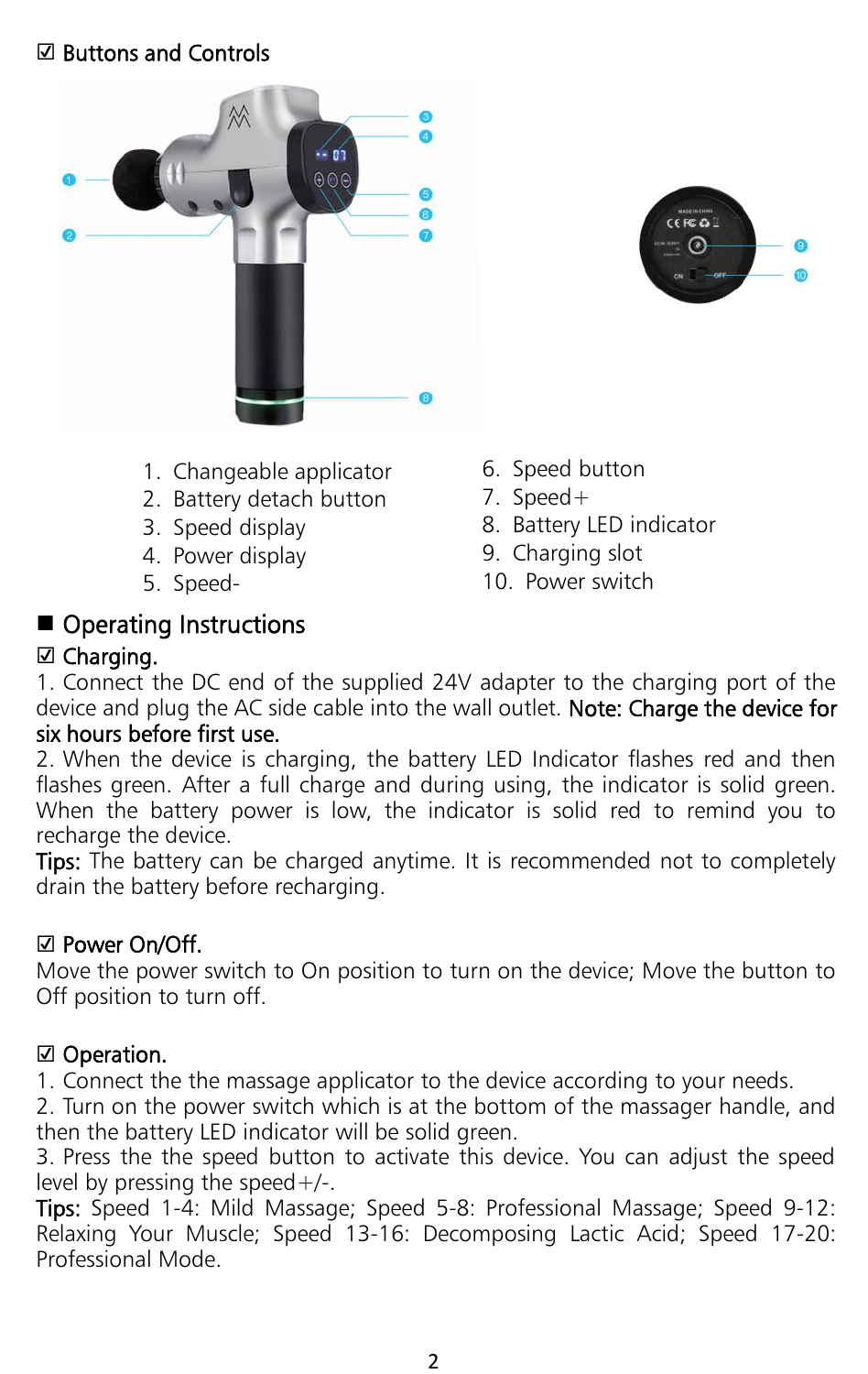### 6 Interchangeable Applicators

| Suitable for massaging<br>Arms, Waist, Back, Hip,<br>Thigh, Shank and Large<br>muscle groups. | Suitable for massaging<br>Neck, Spine, Achilles.                          | Suitable for massaging<br>the<br>Muscle<br>most<br>groups, Arms,<br>Back,<br>Waist, Legs. |
|-----------------------------------------------------------------------------------------------|---------------------------------------------------------------------------|-------------------------------------------------------------------------------------------|
|                                                                                               |                                                                           |                                                                                           |
| Suitable<br>for<br>relaxing<br>moulding<br>the<br>and<br>muscle of each part.                 | Suitable for impacting<br>Deep-tissue, Meridians,<br>Joints, Palm, Pelma. | Suitable for massaging<br>the acupoint of inner<br>deep-tissue, etc.                      |

☑ Assemble and Disassemble: When the device is off, straightly insert the desired applicator into the hole of black connector entirely. If you want to disassemble the applicator, please straightly pull the applicator out entirely.

Note: Don't rotate the applicator when assembling or disassembling the device.

#### ■ Specifications

| 20 speeds; 1800-3200 percussion/minute        |
|-----------------------------------------------|
| 110-240V; 30-50Hz                             |
| 20-30W                                        |
| 10mm                                          |
| rechargeable lithium ion battery(24V/2500mAh) |
| 2 hours                                       |
| 4 hours                                       |
|                                               |

#### ■ Maintenance

- 1. Use a slightly damp towel to clean the device and a dry with a soft cloth.
- 2. For storage or travel, store the device in supplied portable bag.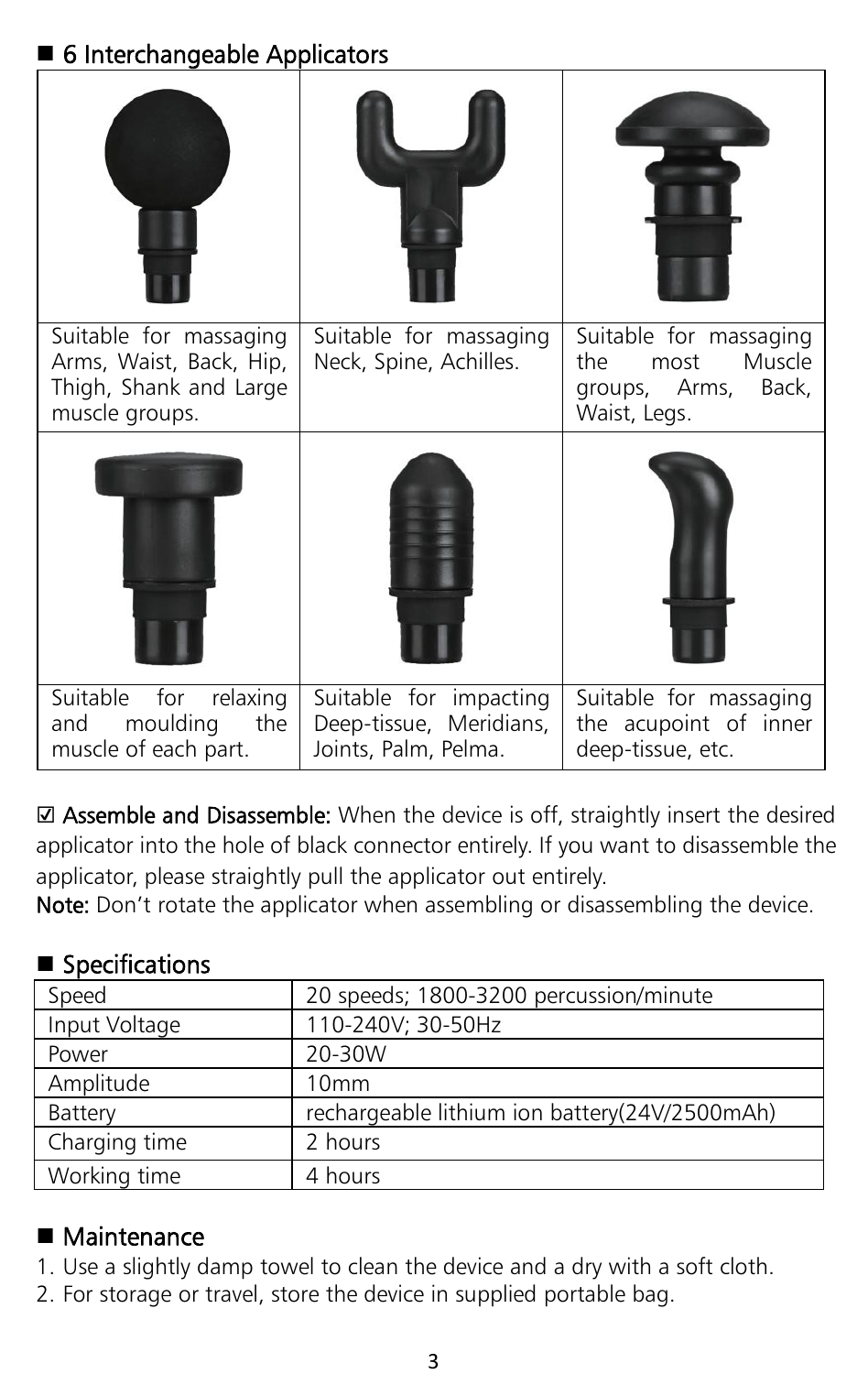■ Caution and Warnings<br>1. Do not immerse it in water or allow water to enter the vents of the product.

2. Do not disassemble the screws or attempt to disassemble the device and modify the fascia gun in any way.

3. Do not use it continuously for over 1 hours. Using for some time, the device should be used again after 30 minutes.

4. Unplug the adapter from the device after charging or before using.

5. It is forbidden to use or charge the device with no one watching.

#### **Important Reminders**

1. Don't strike your joint. Generally, the device is suitable the soft tissues of the body. If you use it in your joint, it may damage joints.

2. Not all parts are suitable for use. Some parts with thin muscle and near the major artery and organs, such as neck, armpit, thorax and abdomen, etc. are not recommended to use this device.

3. Long-time using and strong pain don't ensure the effectivity of the device. When using, the pain should keep appropriate and the using time on the same position should be 5-10 minutes.

#### ■ Contact Us

If any questions, please feel free to contact us: hommiehk@hotmail.com

Manufacturer: Yongkang Jiaqing Fitness Equipment Co., Ltd

Address: 2nd Floor, Chenxu Lock Industry, Kangzhuang Road, 330 National Road, Lieqiao Industrial Zone, Yongkang, Zhejiang, China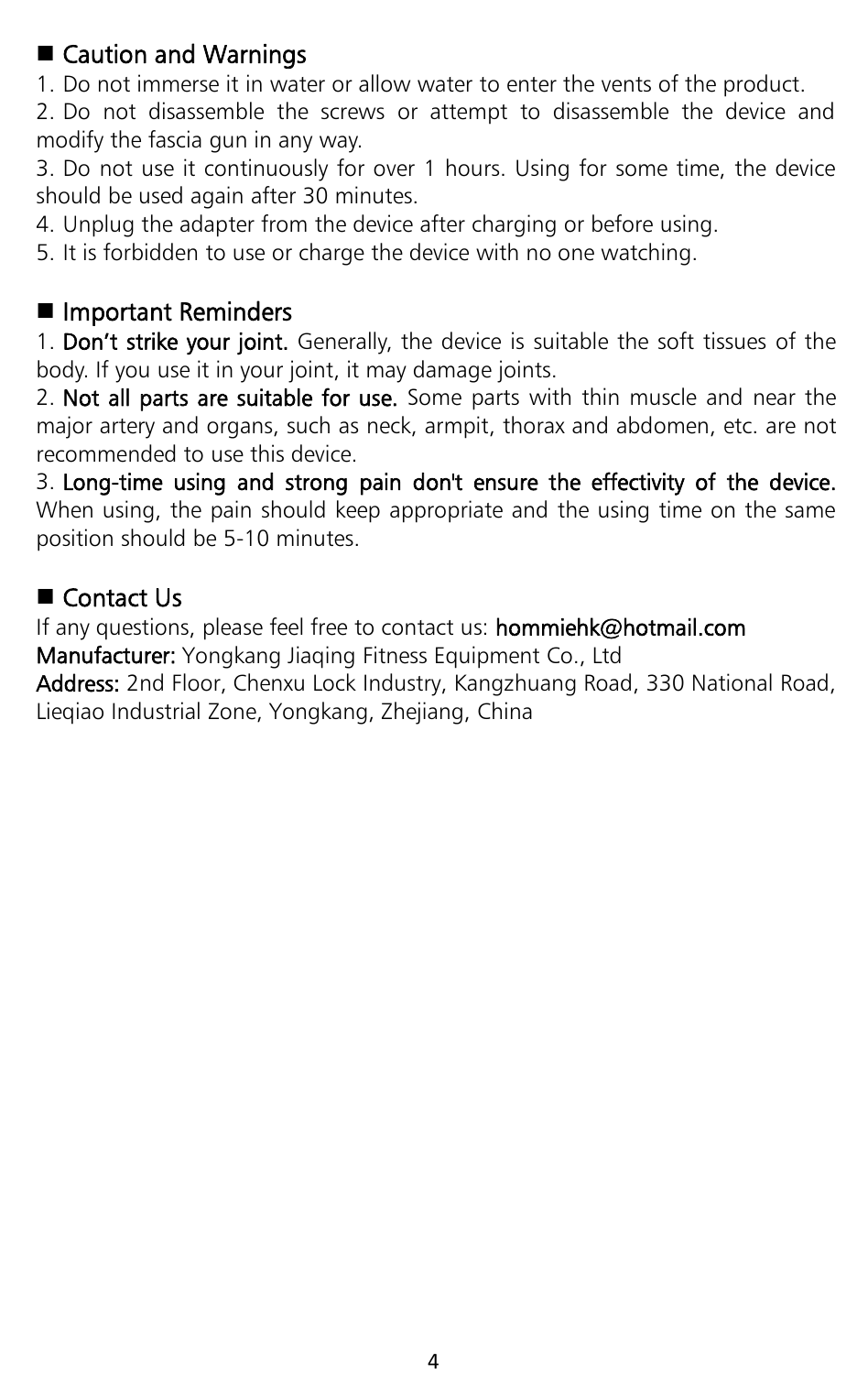Vielen Dank für Inren Einkauf von Produkt Hommie. Bitte lesen Sie dieses [Benutzerhandbuch] sorgfältig durch, bevor Sie das Produkt verwenden, und bewahren Siees für eine spätere Verwendung auf.

#### Sicherheitshinweise und Haftungsausschlüsse

1. Um das Risiko von Fehlfunktionen, Stromschlägen, Verletzungen, Bränden, Todesfällen und Geräteschäden zu verringern, lesen Sie bitte alle Anweisungen und Warnungen zu diesem Produkt in diesem Handbuch, bevor Sie dieses Produkt verwenden.

2. Nur für Erwachsene. Wenn Sie verletzt sind, ist es verboten, dieses Gerät zu benutzen. Es kann zur Wiederherstellung des Muskelschadens verwendet werden, muss jedoch vor der Verwendung dieses Geräts Ihren Arzt konsultieren.

3. Die Verwendung auf nicht trockenen, sauberen Hautoberflächen ist verboten. Es kann über die Kleidung getragen und für ca. 60 Sekunden sanft auf die Haut gedrückt und bewegt werden.

4. Verwenden Sie das Produkt nur auf den Weichteilen des Körpers, ohne Schmerzen oder Beschwerden zu verursachen. Verwenden Sie es nicht über dem Nacken, an Teilen mit reichhaltigen Gefäßen (wie Nacken, Leistengegend oder Achselhöhle) oder an harten oder entbeinten Körperteilen (wie der Tibia an der Vorderseite der Wade und dem Dornfortsatz der Wade) ein Wirbel).



5. Verwenden Sie dasGerät nicht im Massagebereich mit Muskelverspannungen oder Bandverletzungen.

6. Nur den mitgelieferten Best-of-Breed-Applikator verwenden.

7. Blutergüsse können auftreten, unabhängig davon, ob Sie sie vorsichtig zusammendrücken oder drücken. Bitte überprüfen Sie den Massagebereich regelmäßig und brechen Sie sofortab, wenn erste Anzeichen von Schmerzen oder Beschwerden auftreten.

8. Halten Sie Ihre Finger, Haare oder andere Körperteile vom Schaft und der Rückseite des Applikators fern, da sie sich verfangen können.

9. Laden Sie das Gerät nur mit dem mitgelieferten Adapter auf.

#### Produktübersicht

#### ☑ Was sind Muskelmassagepistolen?

Muskelmassagepistole oder handgehaltenes Percussion-Massagegerät zur Unterstützung der Durchblutungssteigerung und des myofaszialen Freisetzungsprozesses. Diese Handheld-Geräte üben mithilfe von Vibration und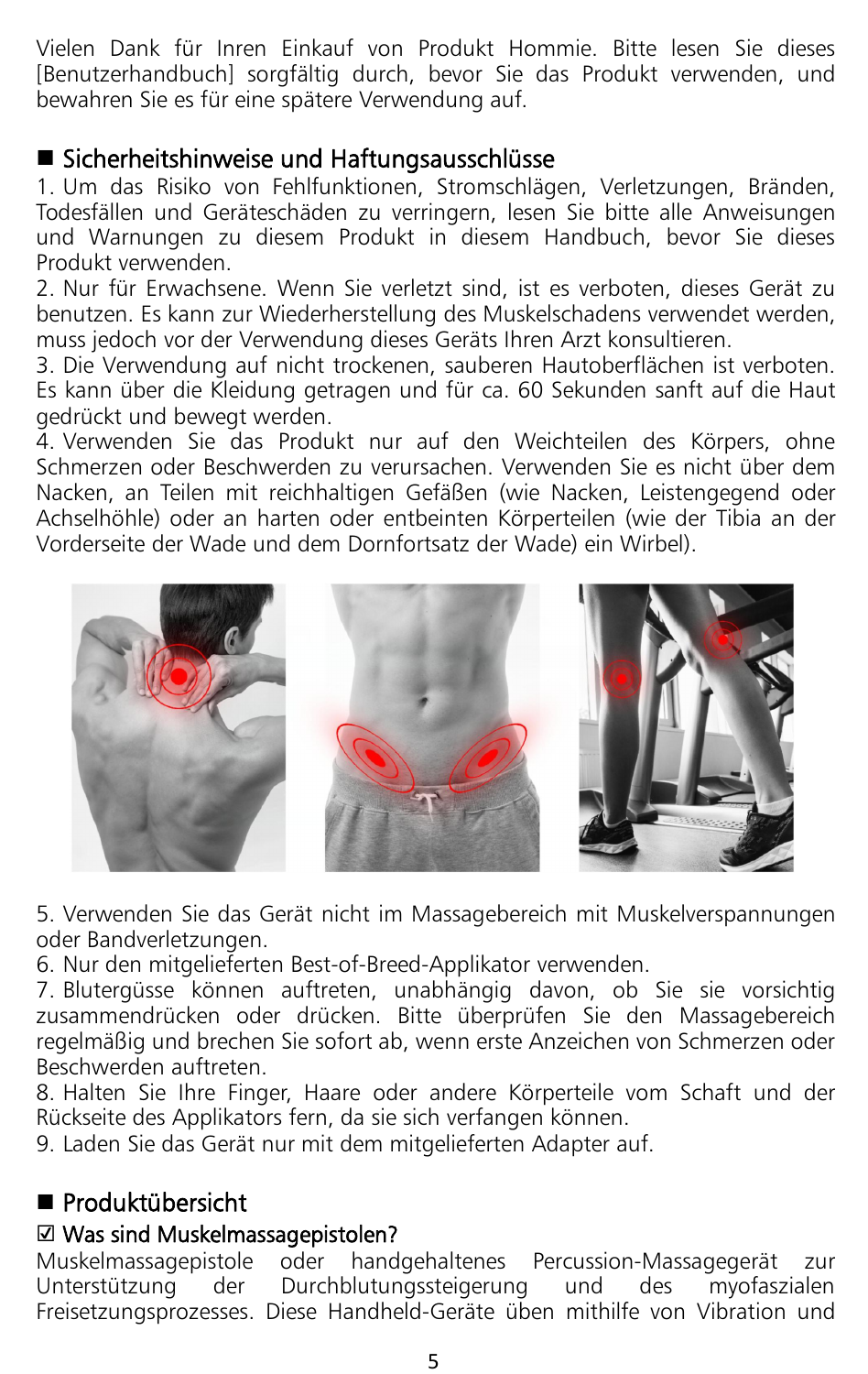Pulsation konzentrierten Druck tief in Ihr Muskelgewebe aus und fördern die Regeneration. Diese Form der Tiefengewebemassage kann Knoten und Verspannungen der Muskeln lösen und gleichzeitig die Bewegungsfreiheit und die Durchblutung verbessern. Bei richtiger Anwendung kann das<br>Percussion-Massagegerät die Erholungszeit verkürzen und Schmerzen, Percussion-Massagegerät die Erholungszeit verkürzen und Verspannungen und Schmerzen lindern.

#### ☑ Tasten und Bedienelemente



- 1. Wechselbarer Applikator
- 2. Batterietrennungsknopf
- 3. Geschwindigkeitsanzeige
- 4. Leistungsanzeige
- 5. Geschwindigkeit-



- 6. Geschwindigkeitstaste
- 7. Geschwindigkeit+
- 8. Batterie-LED-Anzeige
- 9. Ladeschacht
- 10. Stromschalter

#### Bedienungsanleitung

#### ☑ Aufladen.

1. Schließen Sie das Gleichstromende des mitgelieferten 24-V-Adapters an den Ladeanschluss des Geräts an und stecken Sie das Netzkabel in die Steckdose. Hinweis: Laden Sie das Gerät vor dem ersten Gebrauch sechs Stunden lang auf.

2. Während des Ladevorgangs blinkt die LED-Anzeige für den Akku rot und anschließend grün. Nach dem vollständigen Aufladen und während des Betriebs leuchtet die Anzeige durchgehend grün. Wenn der Akku fast leer ist, leuchtet die Anzeige durchgehend rot, um Sie daran zu erinnern, das Gerät aufzuladen.

Tipps: Der Akku kann jederzeit aufgeladen werden. Es wird empfohlen, den Akku vor dem Aufladen nicht vollständig zu entladen.

#### ☑ Einschalten/Ausschalten.

Stellen Sie den Hauptschalter auf Ein, um das Gerät einzuschalten. Bewegen Sie den Knopf zum Ausschalten in die Position Aus.

#### ☑ Bedienungen.

1. Schließen Sie den Massageapplikator Ihren Bedürfnissen entsprechend an das Gerät an.

2. Schalten Sie den Netzschalter an der Unterseite des Massagegriffs ein. Die LED-Anzeige für den Akku leuchtet dann durchgehend grün.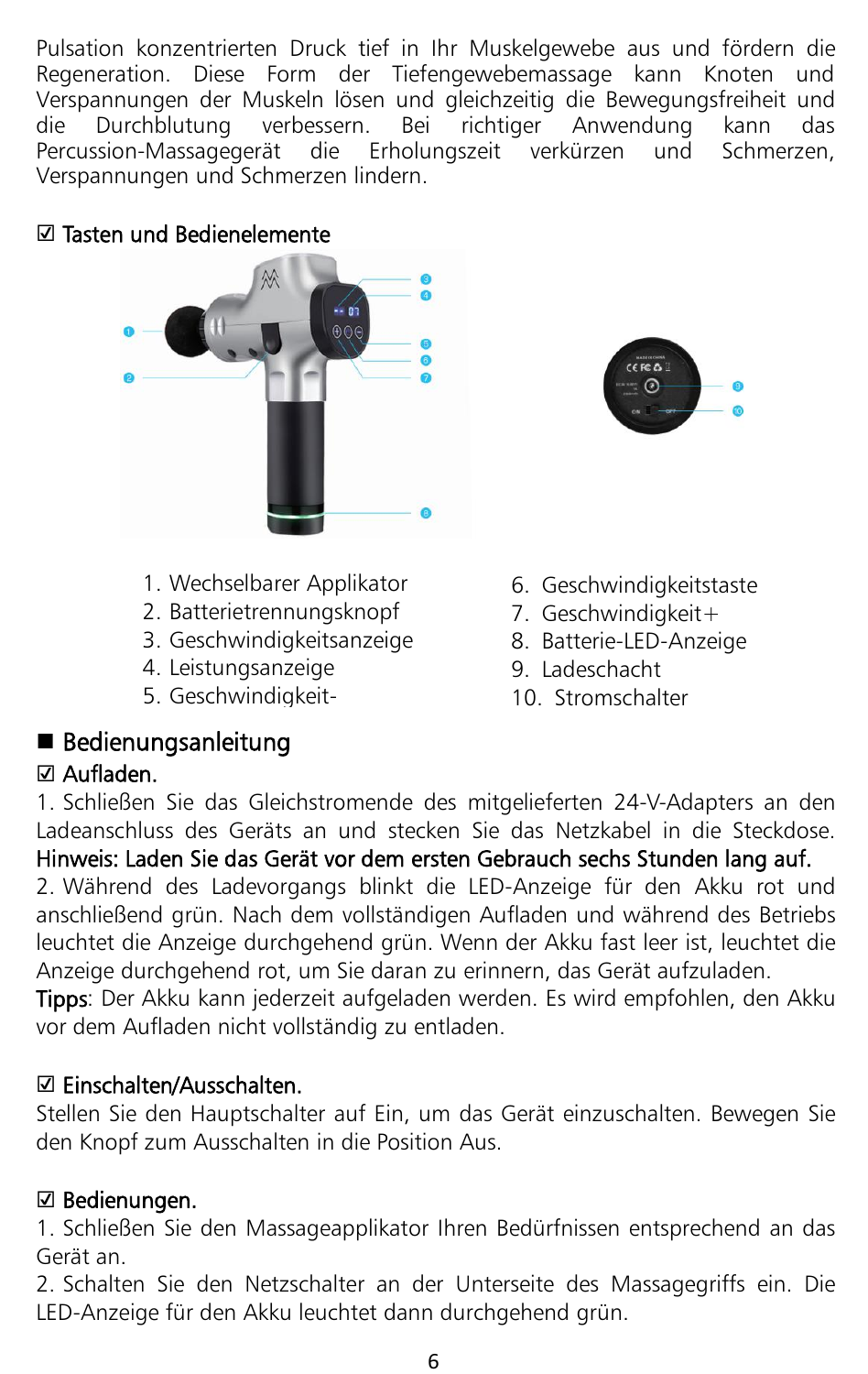3. Drücken Sie die Geschwindigkeitstaste, um dieses Gerät zu aktivieren. Sie können die Geschwindigkeitsstufe einstellen, indem Sie die Geschwindigkeit +/ drücken.

Tipps: Geschwindigkeit 1-4: Milde Massage; Geschwindigkeit 5-8: Professionelle Massage; Geschwindigkeit 9-12: Muskelentspannung; Geschwindigkeit 13-16: Zersetzung von Milchsäure; Geschwindigkeit 17-20: Professioneller Modus.

| für<br>die<br>Geeignet<br>Massage von Armen,<br>Taille, Rücken,<br>Hüfte,<br>Oberschenkel,<br>Oberschenkel<br>und<br>großen Muskelgruppen. | Geeignet<br>zum<br>Massieren<br>Hals,<br>von<br>Wirbelsäule, Achilles.                                           | für<br>die<br>Geeignet<br>Massage der meisten<br>Muskelgruppen, Arme,<br>Rücken, Taille, Beine. |
|--------------------------------------------------------------------------------------------------------------------------------------------|------------------------------------------------------------------------------------------------------------------|-------------------------------------------------------------------------------------------------|
|                                                                                                                                            |                                                                                                                  |                                                                                                 |
| Geeignet<br>zum<br>Entspannen<br>und<br>Formen der<br>Muskeln<br>jedes Teils.                                                              | Geeignet<br>zum<br>Einschlagen<br>von<br>Tiefengewebe,<br>Meridianen, Gelenken,<br>Handflächen<br>und<br>Pelmen. | Geeignet<br>zum<br>des<br>Massieren<br>Akupunktes<br>von<br>Tiefengewebe<br>innerem<br>usw.     |

#### ■ 6 Austauschbare Applikatoren

☑ Zusammenbauen und Zerlegen: Führen Sie den gewünschten Applikator bei ausgeschaltetem Gerät gerade und vollständig in das Loch des schwarzen Anschlusses ein. Wenn Sie den Applikator zerlegen möchten, ziehen Sie ihn bitte gerade heraus.

Hinweis: Drehen Sie den Applikator nicht, wenn Sie das Gerät montieren oder demontieren.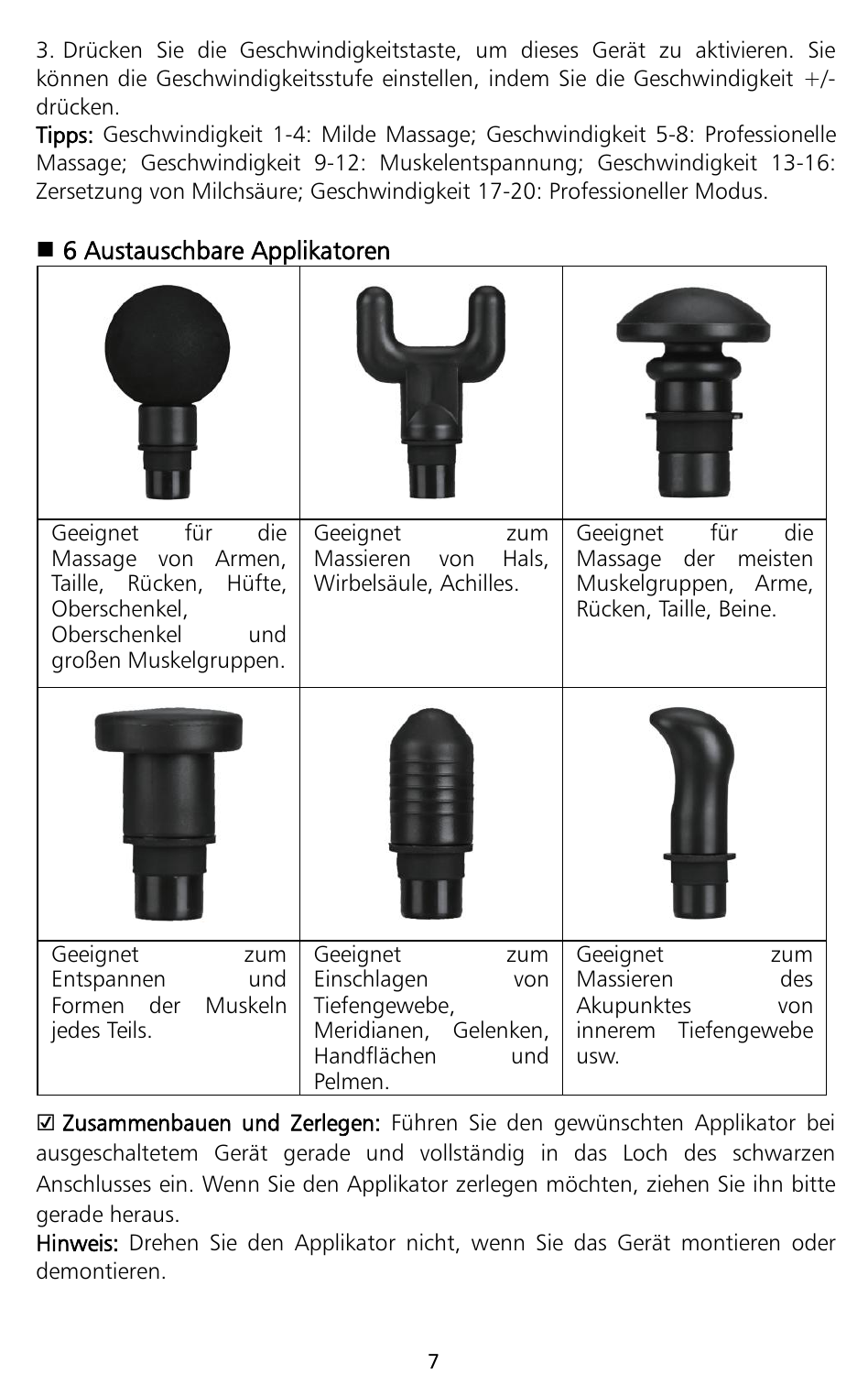#### ■ Spezifikationen

| 20 speeds; 1800-3200 Schlagzeug/Minute |
|----------------------------------------|
| 110-240V; 30-50Hz                      |
| 20-30W                                 |
| 10mm                                   |
| Wiederaufladbarer                      |
| Lithium-Ionen-Akku(24V/2500mAh)        |
| 2 Stunden                              |
| 4 Stunden                              |
|                                        |

#### $\blacksquare$  Instandhaltung

1. Reinigen Sie das Gerät mit einem leicht feuchten Tuch und trocknen Sie es mit einem weichen Tuch.

2. Bewahren Sie das Gerät zur Aufbewahrung oder für Reisen in der mitgelieferten tragbaren Tasche auf.

#### ■ Vorsicht und Warnungen

1. Tauchen Sie es nicht in Wasser und lassen Sie kein Wasser in die Lüftungsöffnungen des Produkts eindringen.

2. Bauen Sie die Schrauben nicht auseinander und versuchen Sie nicht, das Gerät auseinanderzubauen und die Spritzpistole auf irgendeine Weise zu modifizieren.

3. Verwenden Sie es nicht länger als 1 Stunde ohne Unterbrechung. Nach einiger Zeit sollte dasGerät nach 30 Minuten wieder benutzt werden.

4. Ziehen Sie den Adapter nach dem Aufladen oder vor dem Gebrauch vom Gerät ab.

5. Es ist verboten, das Gerät zu benutzen oder aufzuladen, ohne dass jemand zuschaut.

#### Wichtige Erinnerungen

1. Schlagen Sie nicht auf Ihr Gelenk. Im Allgemeinen ist das Gerät für die Weichteile des Körpers geeignet. Wenn Sie es in Ihrem Gelenk verwenden, kann es die Gelenke beschädigen.

2. Nicht alle Teile sind für den Gebrauch geeignet. Einige Teile mit dünnen Muskeln und in der Nähe der Hauptarterie und der Hauptorgane, wie Nacken, Achsel, Brustkorb und Bauch usw., sollten nicht mit diesem Gerät verwendet werden.

3. Langer Gebrauch und starke Schmerzen stellen die Wirksamkeit des Geräts nicht sicher. Bei der Anwendung sollten die Schmerzen angemessen bleiben und die Einnahmezeit an derselben Position sollte 5-10 Minuten betragen.

#### ■ Kontaktieren uns

Bei Fragen können Sie sich gerne an uns wenden: hommiehk@hotmail.com.

Hersteller: Yongkang Jiaqing Fitness Equipment Co., Ltd

Adresse: 2nd Floor, Chenxu Lock Industry, Kangzhuang Road, 330 National Road, Lieqiao Industrial Zone, Yongkang, Zhejiang, China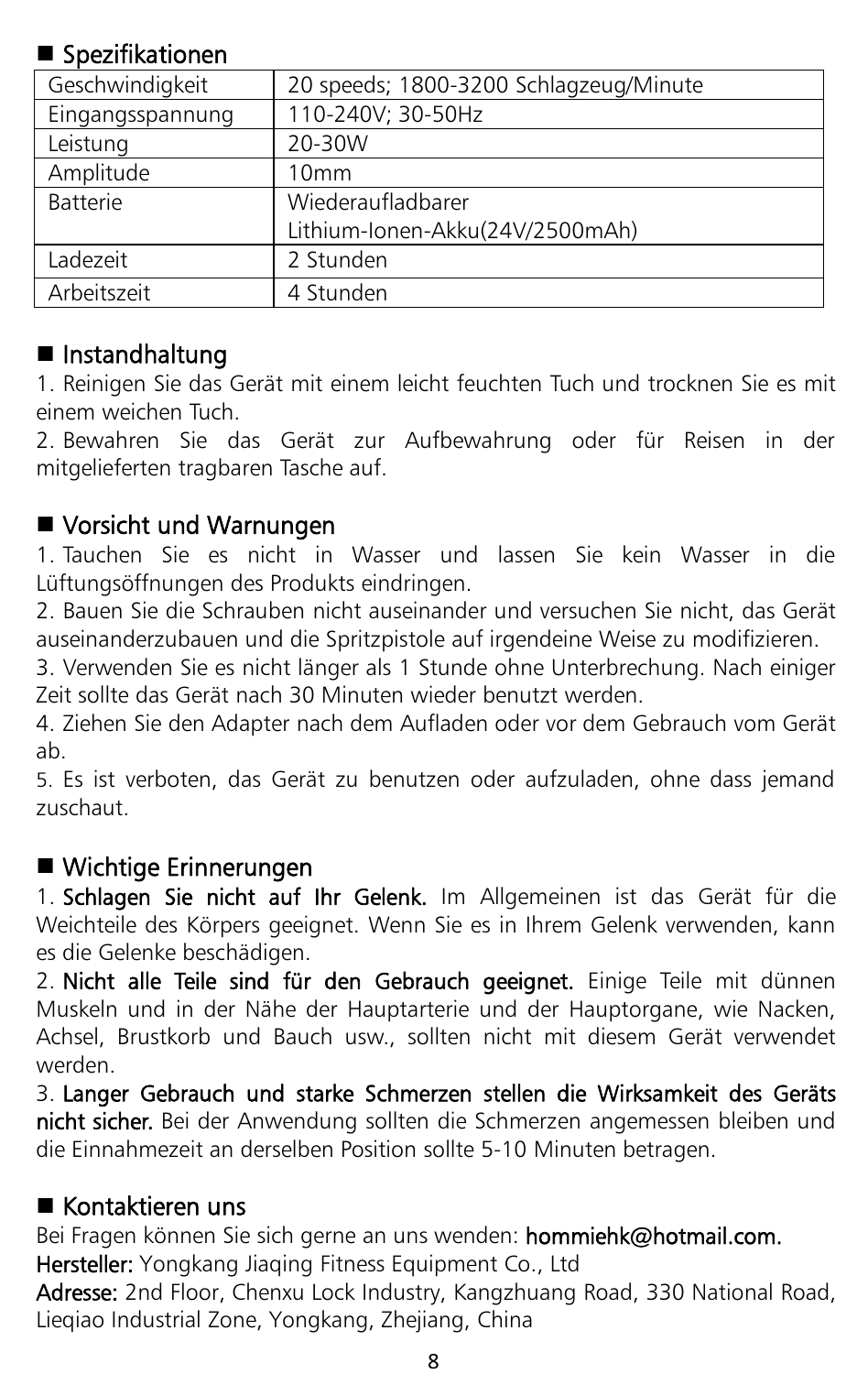Merci d'avoir acheté le produit Hommie. Veuillez lire attentivement ce Manuel de l'utilisateur avant d'utiliser le produit et le conserver pour une utilisation ultérieure.

#### Consignes de sécurité et avertissements

1. Pour réduire les risques de dysfonctionnement, de choc électrique, de blessure, d'incendie, de mort et de dégât matériel, veuillez lire toutes les instructions etles avertissements concernant ce produit dans ce manuel avant d'utiliser ce produit.

2. Réservé justement à l'usage adulte. Si vous êtes blessé, il est interdit d'utiliser cet appareil. Il peut être utilisé pour récupérer les dommages musculaires, mais il est nécessaire de consulter votre médecin avant d'utiliser cet appareil.

3. Il doit être utilisé sur une surface de peau propre et sèche. Il peut être utilisé en travers des vêtements et doucement pressé et déplacé sur la peau pendant environ 60 secondes.

4. Utilisez le produit uniquement sur les tissus mous du corps sans causer de douleur ou d'inconfort. Ne l'utilisez pas au-dessus du cou, de parties riches en fibres vasculaires (telles que le cou, les aines ou les aisselles), nide parties dures ou désossées du corps (telles que le tibia à la face antérieure du mollet et le processus épineux de une vertèbre).



5. Il est formellement interdit d'utiliser le traitement des tensions musculaires et des lésions ligamentaires.

6. Utiliser uniquement le meilleur applicateur fourni

7. Des ecchymoses peuvent survenir quels que soient les paramètres de contrôle et la pression appliquée. Toujours vérifier la zone de traitement et arrêter

8. Gardez vos doigts, vos cheveux ou d'autres parties de votre corps à l'écart de la tige et du dos de l'applicateur, car ils pourraient être happés.

9. Utilisez uniquement l'adaptateur fourni pour charger l'appareil.

#### Présentation du produit

#### ☑ Qu'est-ce que les pistolets de massage musculaire ?

Le pistolet de massage musculaire ou Masseur à percussion à main, est conçu pour aider à augmenter le flux sanguin et le processus de libération myofascial.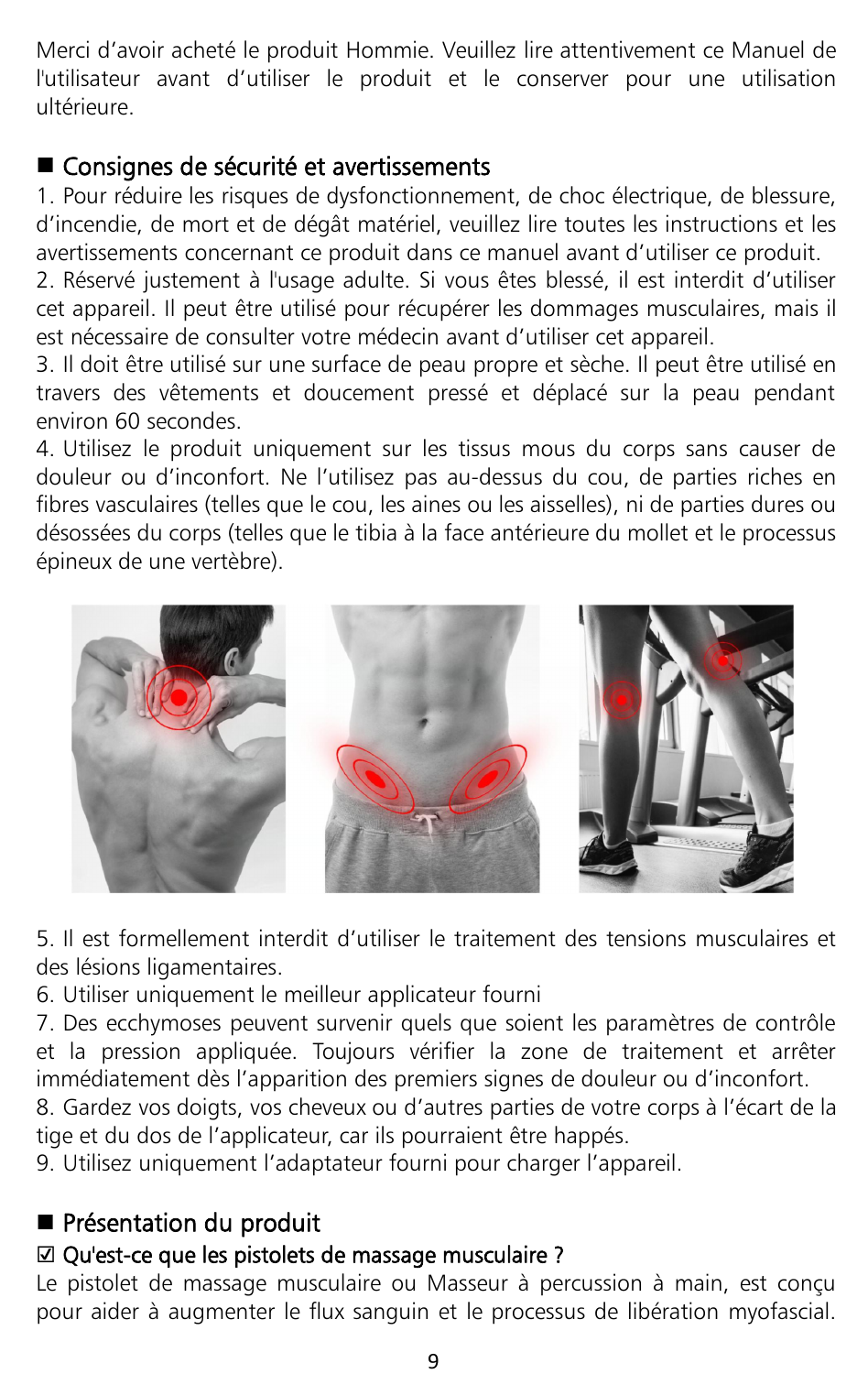Ces appareils portatifs utilisent les vibrations et les pulsations pour appliquer une pression concentrée profondément dans le tissu musculaire et favoriser la récupération. Le masseur à percussion, lorsqu'il est utilisé correctement, peut aider à gagner votre temps de récupération et à soulager la douleur, les tensions et les douleurs.

#### ☑ Boutons etPièces





- 1. Applicateur interchangeable
- 2. Verrou de la batterie
- 3. Affichage de vitesse
- 4. Affichage de puissance
- 5. Position de vitesse -
- 6. Bouton de vitesse
- 7. Position de vitesse  $+$
- 8. Indicateur LED de batterie
- 9. Emplacement de charge
- 10. Interrupteur d'alimentation

### ■ Mode d'emploi

#### ☑ Charge.

1. Branchez l'extrémité DC de l'adaptateur 24 V fourni sur le port de charge de l'appareil et branchez le câble côté AC sur la prise murale. Attention: Chargez l'appareil pendant six heures avant la première utilisation.

2. Lorsque l'appareil est en cours de chargement, le voyant LED de la batterie clignote en rouge, puis en vert. Après une charge complète et pendant l'utilisation, l'indicateur est vert fixe. Lorsque la batterie est faible, le voyant est rouge fixe pour vous rappeler de recharger l'appareil.

Conseils: La batterie peut être chargée à tout moment. Il est recommandé de ne pas vider complètement la batterie avant la charge.

#### ☑ ON/OFF

Mettez le bloc d'alimentation en marche en plaçant l'interrupteur situé sous la batterie en position ON. Eteignez l'appareil en plaçant l'interrupteur sur la position OFF.

#### ☑ Opération

1. Connectez l'applicateur de massage à l'appareil en fonction de vos besoins.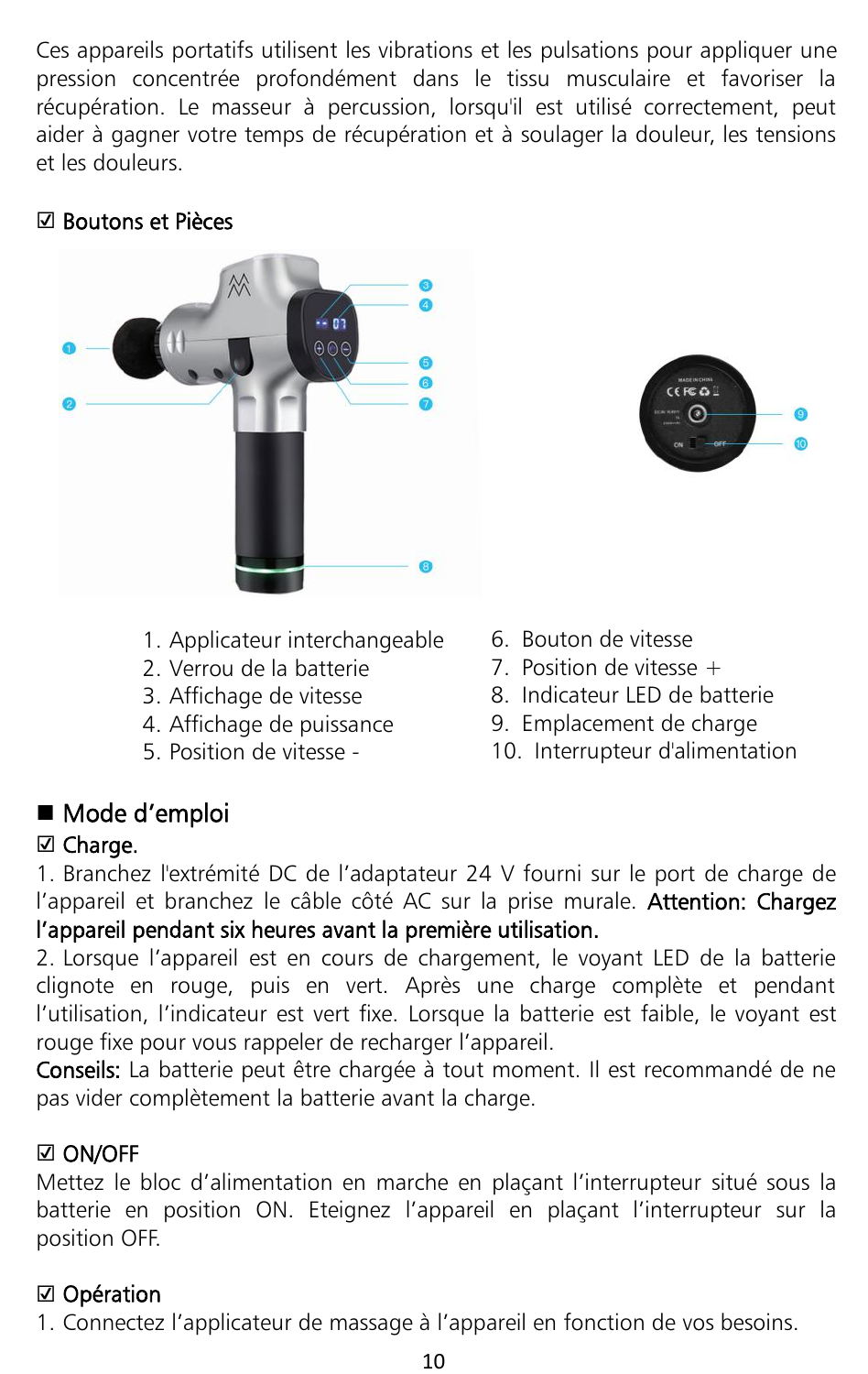2. Allumez l'interrupteur d'alimentation situé au bas de la poignée du masseur, puis le voyant LED de la batterie restera vert.

3. Appuyez sur le bouton de vitesse pour activer ce dispisitif. Vous pouvez ajuster le niveau de vitesse en appuyant sur la vitesse +/-.

Conseils: Vitesse au niveau de 1-4: Massage doux; Vitesse au niveau de 5-8: Massage professionnel; Vitesse au niveau de 9-12: Détendre votre muscle: Vitesse au niveau de 13-16: Décomposer l'acide lactique; Vitesse au niveau de 17-20: Mode professionnel.

## Convient au massage | Convient pour masser le | Convient pour mas des des groupes cou, la colones des des bras, vertébrale, Achilles. musculaires des bras, de la taille, du dos, de la hanche, de la cuisse, du jarret et des gros muscles. cou, la colonne | plupart des groupes | Convient pour masser le | Convient pour masser la |<br>cou, la colonne | plupart des groupes |<br>vertébrale, Achilles. musculaires, bras, dos, taille, jambes. Convient pour détendre et modeler le muscle de Convient pour détendre Convient pour l'impact Convient au massage et modeler le muscle de sur les tissus profonds, du point d'acupuncture chaque partie. sur les tissus profonds, les méridiens, les des tissus profonds, etc. articulations, la paume<br>et la plante des pieds. Convient pour l'impact Convient au massage<br>sur les tissus profonds, du point d'acupuncture<br>les méridiens, les des tissus profonds, etc.<br>articulations, la paume<br>et la plante des pieds. du point d'acupuncture

6 Applicateurs interchangeables

☑ Assembler et démonter: Lorsque l'appareil est éteint, insérez directement l'applicateur souhaité dans le trou du connecteur noir. Si vous souhaitez démonter l'applicateur, retirez-le directement.

Attention: Ne faites pas pivoter l'applicateur lors du montage ou du démontage du dispositif.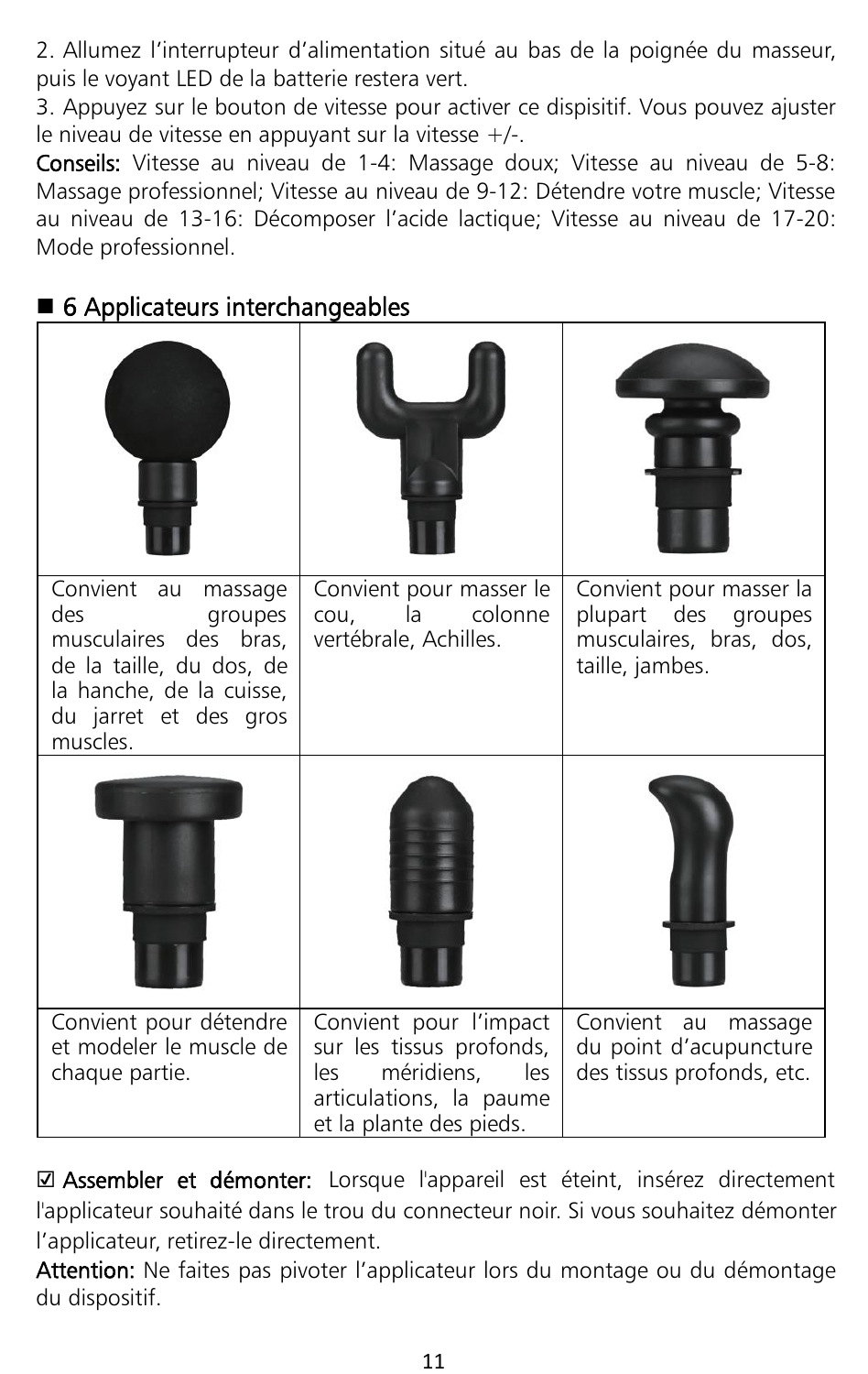#### Spécifications :

| Vitesse          | 20 Vitesses ; 1800-3200 Vibration/minute        |
|------------------|-------------------------------------------------|
| Voltage          | 110-240V; 30 - 50HZ                             |
| Puissance        | 20-30W                                          |
| Amplitude        | 10 <sub>mm</sub>                                |
| <b>Batterie</b>  | batterie lithium-ion rechargeable (24V/2500mAh) |
| Temps de charge  | 2 heures                                        |
| Temps de travail | 4 heures                                        |
|                  |                                                 |

#### ■ Maintenance

1. Utilisez un chiffon légèrement humide pour nettoyer l'appareil et séchez-le avec un chiffon doux

2. Pour stocker ou voyager, rangez l'appareil dans le sac portable fourni.

#### ■ Attention et avertissements

1. Ne le plongez pas dans l'eau et ne laissez pas l'eau pénétrer dans les orifices de ventilation du produit.

2. Ne démontez pas les vis et n'essayez pas de désassembler l'appareil ni de modifier le canon à tableau de bord de quelque manière que ce soit.

3. Ne l'utilisez pas en continu pendant plus d'une heure. Utilisé pendant un certain temps, l'appareil doit être réutilisé après 30 minutes.

4. Débranchez l'adaptateur de l'appareil après le chargement ou avant de l'utiliser.

5. Il est interdit d'utiliser ou de charger l'appareil sans la regarder.

#### $\blacksquare$  Rappels importants

1. Ne frappez pas votre articulation. Généralement, le dispositif convient aux tissus mous du corps. Si vous l'utilisez dans vos articulations, cela pourrait les endommager.

2. Toutes les pièces ne conviennent pas à l'utilisation. Certaines parties avec un muscle mince et près de l'artère principale et des organes, tels que le cou, les aisselles, le thorax et l'abdomen, elles ne sont pas recommandés pour cet appareil.

3. L'utilisation de long temps et une douleur intense n'assurent pas l'efficacité du dispositif. Une douleur adéquate doit être maintenue lors de l'utilisation, et le temps d'utilisation sur la même position devrait être de 5 à 10 minutes.

#### ■ Contactez nous

Si vous avez des questions, n'hésitez pas de nous contacter via email: [hommiehk@hotmail.com](mailto:hommiehk@hotmail.com)**.**

Fabricant: Yongkang Jiaqing Fitness Equipment Co., Ltd

Adresse: La première étage, Industrie Chenxu Lock, Rue de Kangzhuang, Routes Nationales 330, Zone Industrielle de Lieqiao, Yongkang, Chine.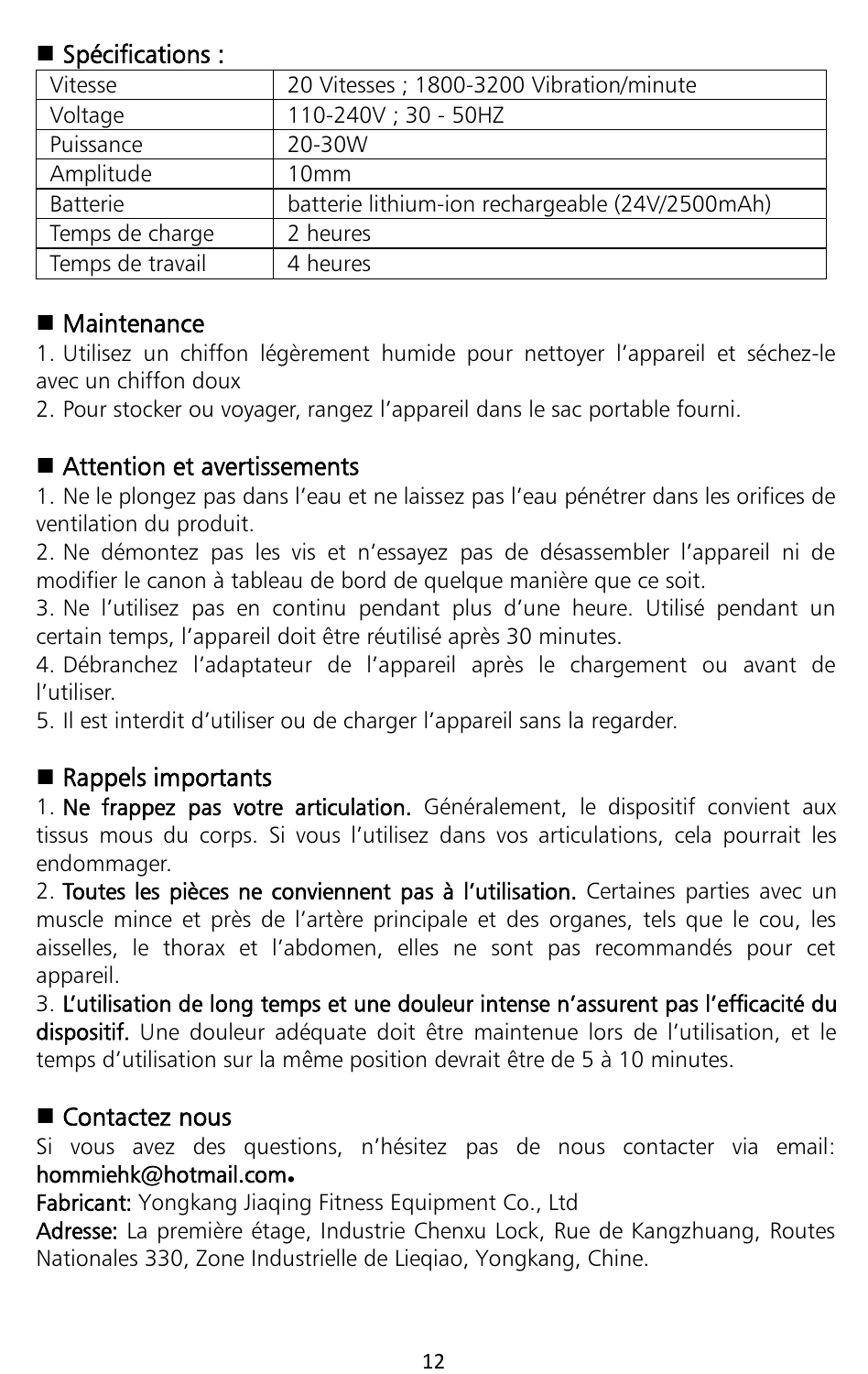Grazie per aver acquistato il prodotto Hommie. Leggere attentamente questo [Manuale d'uso] prima di utilizzare il prodotto e conservarlo per un uso futuro

#### Istruzioni di sicurezza e dichiarazioni di non responsabilità

1. Per ridurre il rischio dimalfunzionamento, scosse elettriche, lesioni, incendi, e danni alle apparecchiature, leggere tutte le istruzioni e le avvertenze su questo prodotto in questo manuale prima di utilizzare questo prodotto.

2. Solo per uso adulto. In caso di lesioni, è vietato utilizzare questo dispositivo. Può essere utilizzato per il recupero del danno muscolare, ma deve consultare il medico prima di utilizzare questo dispositivo.

3. E 'vietato l'uso su una superficie della pelle pulita e non asciutta. Può essere utilizzato su tutti i vestiti e delicatamente premuto e spostato sulla pelle per circa 60 secondi.

4. Utilizzare il prodotto solo sui tessuti molli del corpo senza causare dolore o fastidio. Non utilizzarlo al di sopra del collo, con parti ricche di vasi vascolari (come collo, inguine o ascella) o parti del corpo rigide o disossate (come la tibia sul lato anteriore del polpaccio e il processo spinoso di una vertebra).



5. Non utilizzare il dispositivo nell'area di massaggio con affaticamento muscolare o lesioni ai legamenti.

6. Utilizzare solo la testina che offre l'effetto migliore .

7. I brufoli possono verificarsi indipendentemente dalla compressione o dalla pressione restrittive. Si prega di controllare regolarmente l'area di massaggio e fermarsi immediatamente se c'è un primo segno di dolore o disagio.

8. Tenere le dita, i capelli o altre parti del corpo lontano dall'albero e dal retro della testina poiché potrebbero rimanere impigliati.

9. Utilizzare solo l'adattatore in dotazione per caricare il dispositivo.

#### ■ Panoramica del prodotto

#### ☑ Che cosa sono le pistole per massaggio muscolare?

Muscle Massage Gun è progettato per favorire l'aumento del flusso sanguigno e il processo di rilascio miofasciale. Questi dispositivi portatili utilizzano vibrazioni e pulsazioni per applicare una pressione concentrata in profondità nel tessuto muscolare e favorire il recupero. Questa forma di massaggio profondo dei tessuti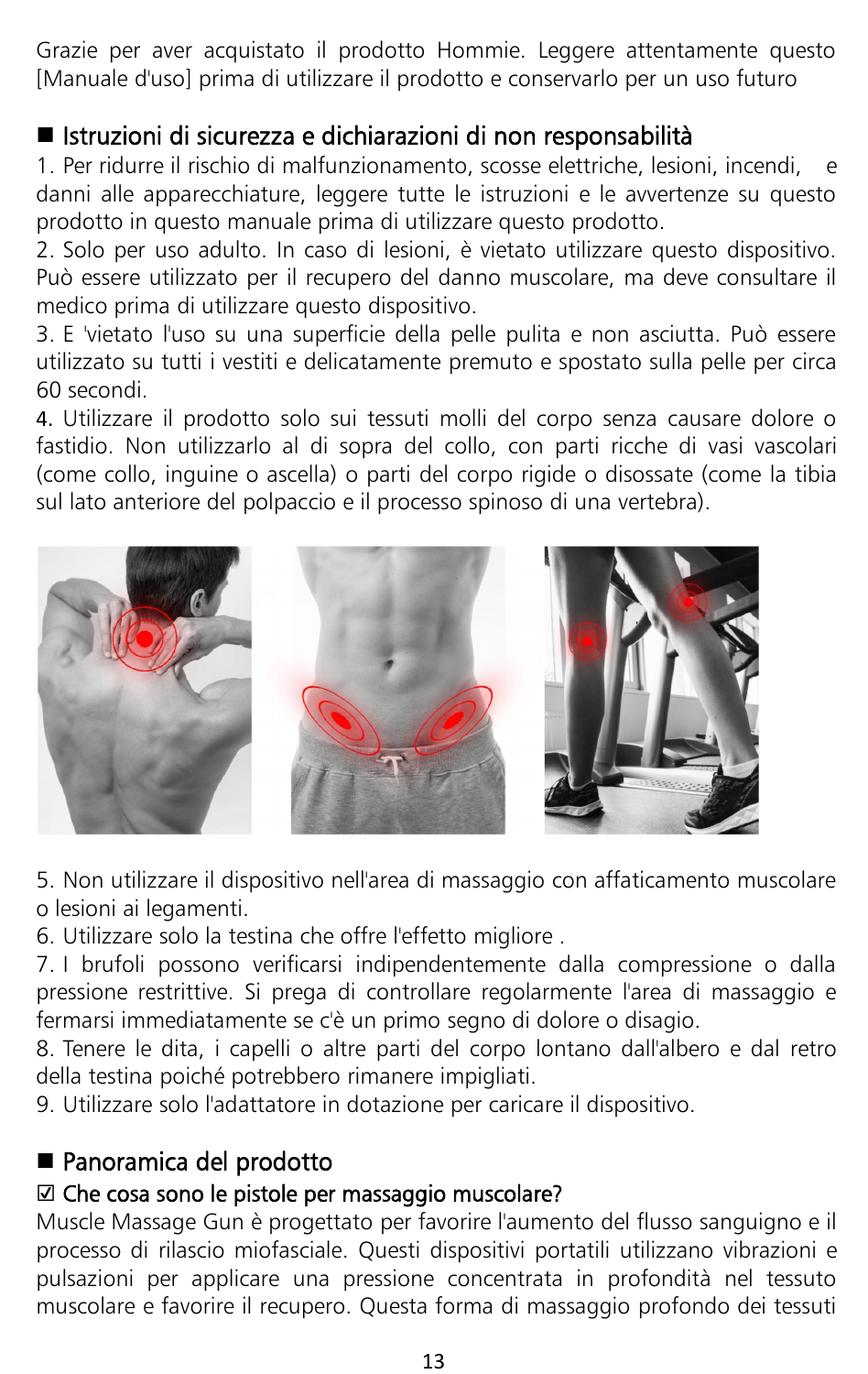può allenare i nodie la tensione dei muscoli, migliorando al contempo lagamma di movimento e aumentando il flusso sanguigno. Il massaggiatore a percussione, se usato correttamente, può aiutare a ridurre i tempi di recupero e ad alleviare dolore, tensione e indolenzimento.

#### ☑ Pulsanti e controlli





- 1. Testina rimuovibile
- 2. Scollegamento della batteria
- 3. Display di velocità
- 4. Display di potenza
- 5. Velocità -
- 6. Accensione/Spenimento
- 7. Velocità +
- 8. Batteria
- 9. Charging slot
- 10. Power switch

#### **I** Istruzioni operative

#### ☑ ricarica.

1. Collegare l'estremità CC dell'adattatore da 24 V in dotazione alla porta di ricarica del dispositivo e collegare il cavo laterale CA alla presa a muro. Nota: caricare il dispositivo per sei ore prima del primo utilizzo.

2. Quando il dispositivo si sta caricando, l'indicatore LED della batteria lampeggia in rosso e quindi lampeggia in verde. Dopo una carica completa e durante l'utilizzo, l'indicatore diventa verde fisso. Quando la batteria è scarica, l'indicatore è rosso fisso per ricordare di ricaricare il dispositivo.

Suggerimenti: la batteria può essere caricata in qualsiasi momento. Si consiglia di non scaricare completamente la batteria prima di ricaricarla.

#### ☑ Power On/Off.

Spostare l'interruttore di alimentazione in posizione On per accendere il dispositivo; Spostare il pulsante in posizione Off per spegnere.

#### ☑ Operazione.

1. Collegare la testina per massaggi al dispositivo in base alle proprie esigenze.

2. Accendere l'interruttore di alimentazione che si trova nella parte inferiore della maniglia del massaggiatore, quindi l'indicatore LED della batteria diventerà verde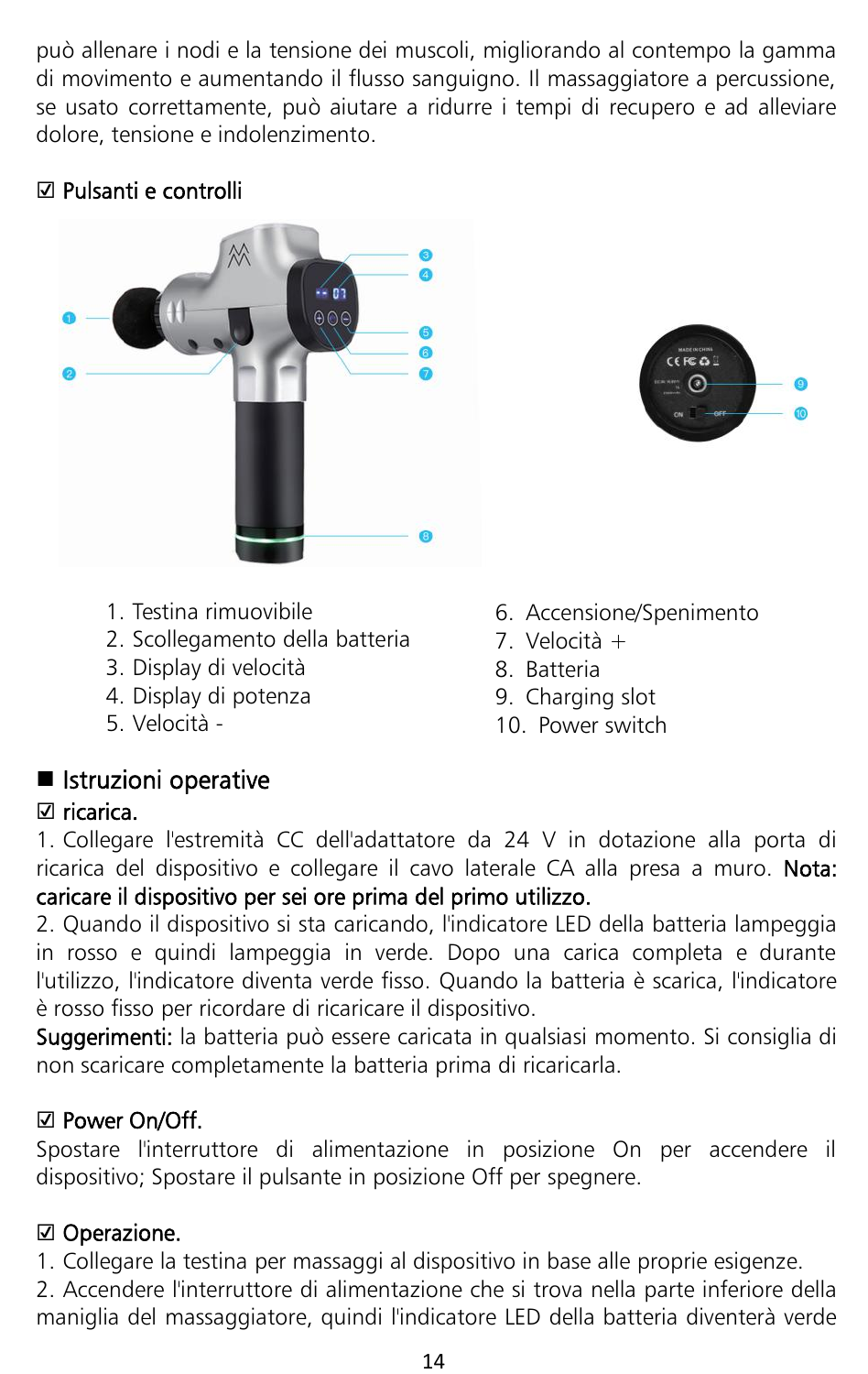fisso.

3. Premere il pulsante di velocità per attivare questo dispositivo. È possibile regolare il livello di velocità premendo la velocità +/-.

Scale: Velocità 1-4: massaggio delicato; Velocità 5-8: massaggio professionale; Velocità 9-12: Rilassa i tuoi muscoli; Velocità 13-16: decomposizione dell'acido lattico; Velocità 17-20: Modalità professionale.

| Adatto per massaggiare<br>braccia, vita, schiena,<br>anca, coscia, gambo e<br>gruppi muscolari<br>di d<br>grandi dimensioni. | Adatto per massaggiare<br>colonna<br>collo,<br>vertebrale, Achille.                         | Adatto per massaggiare<br>la maggior parte dei<br>muscolari,<br>gruppi<br>braccia, schiena, vita,<br>gambe. |
|------------------------------------------------------------------------------------------------------------------------------|---------------------------------------------------------------------------------------------|-------------------------------------------------------------------------------------------------------------|
|                                                                                                                              |                                                                                             |                                                                                                             |
| Adatto per rilassare e<br>modellare il muscolo di<br>ogni parte.                                                             | Adatto all'impatto<br>su<br>tessuti profondi,<br>meridiani, articolazioni,<br>palmo, pelma. | Adatto per massaggiare<br>i punti di agopuntura<br>del tessuto profondo<br>interno, ecc.                    |

### ■ 6 testine intercambiabili

☑ Montare e disassemblare: quando il dispositivo è spento, inserire direttamente l'applicatore desiderato nel foro del connettore nero. Se si desidera smontare l'applicatore, estrarre completamente l'applicatore..

Nota: non ruotare l'applicatore durante il montaggio o lo smontaggio di Devic.

#### Specificazioni

| Velocità             | 20 velocità; 1800-3200 percussioni/minuto |
|----------------------|-------------------------------------------|
| Tensione di ingresso | 110-240V: 30-50Hz                         |
| Energia              | 20-30W                                    |
| Ampiezza             | 10 millimetri                             |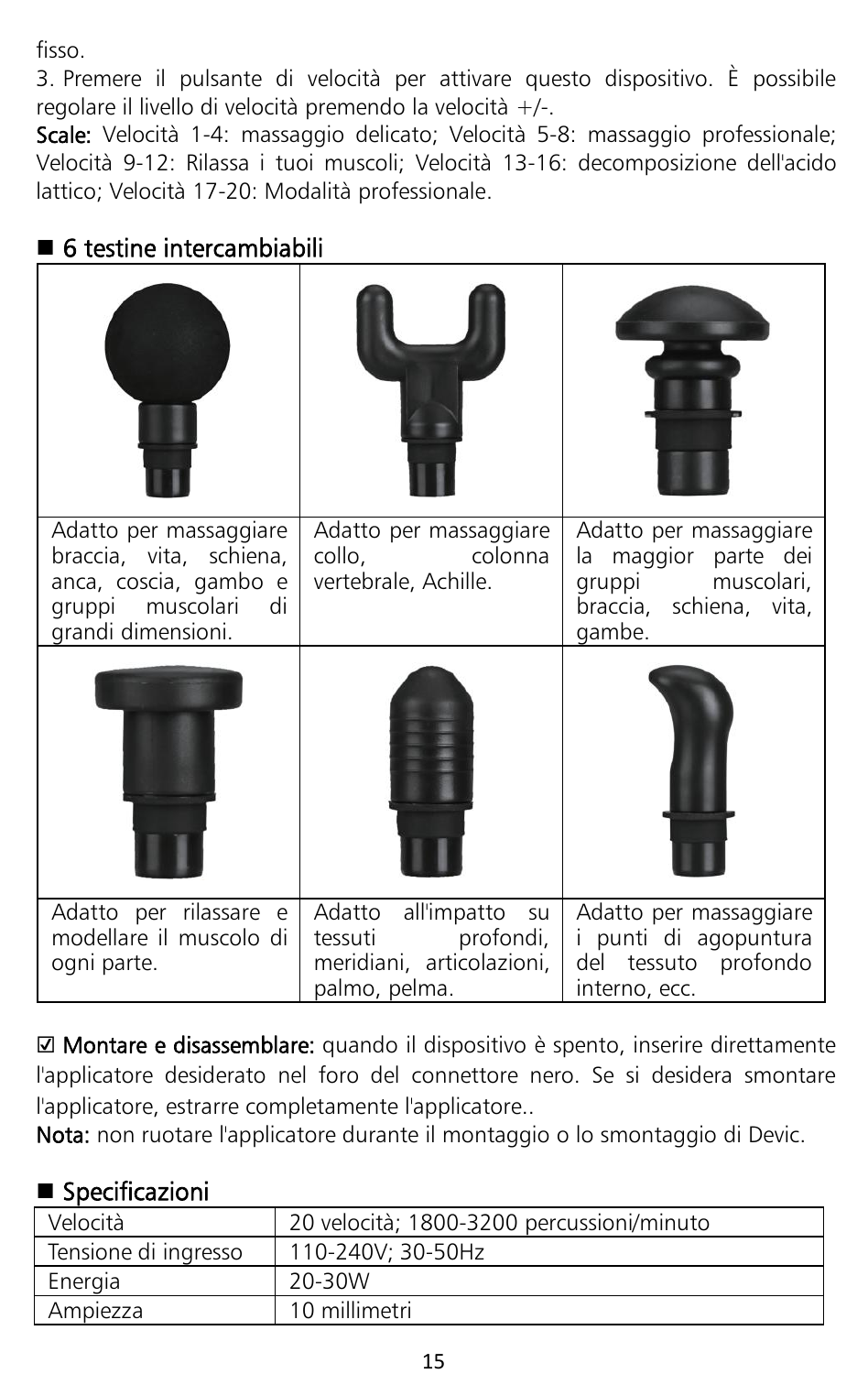| <b>Batteria</b>  | batteria ricaricabile agli ioni di litio (24 V/2500 mAh) |  |
|------------------|----------------------------------------------------------|--|
| Tempo di carica  | 2 ore                                                    |  |
| Orario di lavoro | 4 ore                                                    |  |

#### ■ Manutenzione

1. Usare un asciugamano leggermente umido per pulire il dispositivo e asciugare con un panno morbido.

2. Per la conservazione o il viaggio, conservare il dispositivo nella borsa portatile in dotazione.

#### ■ Attenzione e awertenze

1. Non immergerlo in acqua né consentire all'acqua di entrare nelle prese d'aria del prodotto.

2. Non smontare le viti o tentare di smontare il dispositivo e modificare la pistola del cruscotto in alcun modo.

3. Non utilizzarlo continuamente per oltre 1 ora. Utilizzando per un po 'di tempo, il dispositivo deve essere riutilizzato dopo 30 minuti.

4. Scollegare l'adattatore dal dispositivo dopo la ricarica o prima dell'uso.

5. È vietato utilizzare o caricare il dispositivo senza che nessuno guardi.

#### **Promemoria importanti**

1. Non colpire l'articolazione. In generale, il dispositivo è adatto ai tessuti molli del corpo. Se lo usi nell'articolazione, potrebbe danneggiarlo.

2. Non tutte le parti sono adatte per l'uso. Alcune parti con muscoli sottili e vicino alle principali arterie e organi, come collo, ascella, torace e addome, ecc. Non sono raccomandate per usare questo dispositivo.

3. L'uso prolungato e il forte dolore non garantiscono l'efficacia del dispositivo. Durante l'utilizzo, ildolore deve essere adeguato e il tempo di utilizzo nella stessa posizione dovrebbe essere di 5-10 minuti.

#### ■ Contattaci

In caso di domande, non esitate a contattarci: hommiehk@hotmail.com

Produttore: Yongkang Jiaqing Fitness Equipment Co., Ltd

Indirizzo: 2nd Floor, Chenxu Lock Industry, Via Kangzhuang , Viale 330 National , Lieqiao Zona Industriale , Citta di Yongkang, Provincia di Zhejiang, China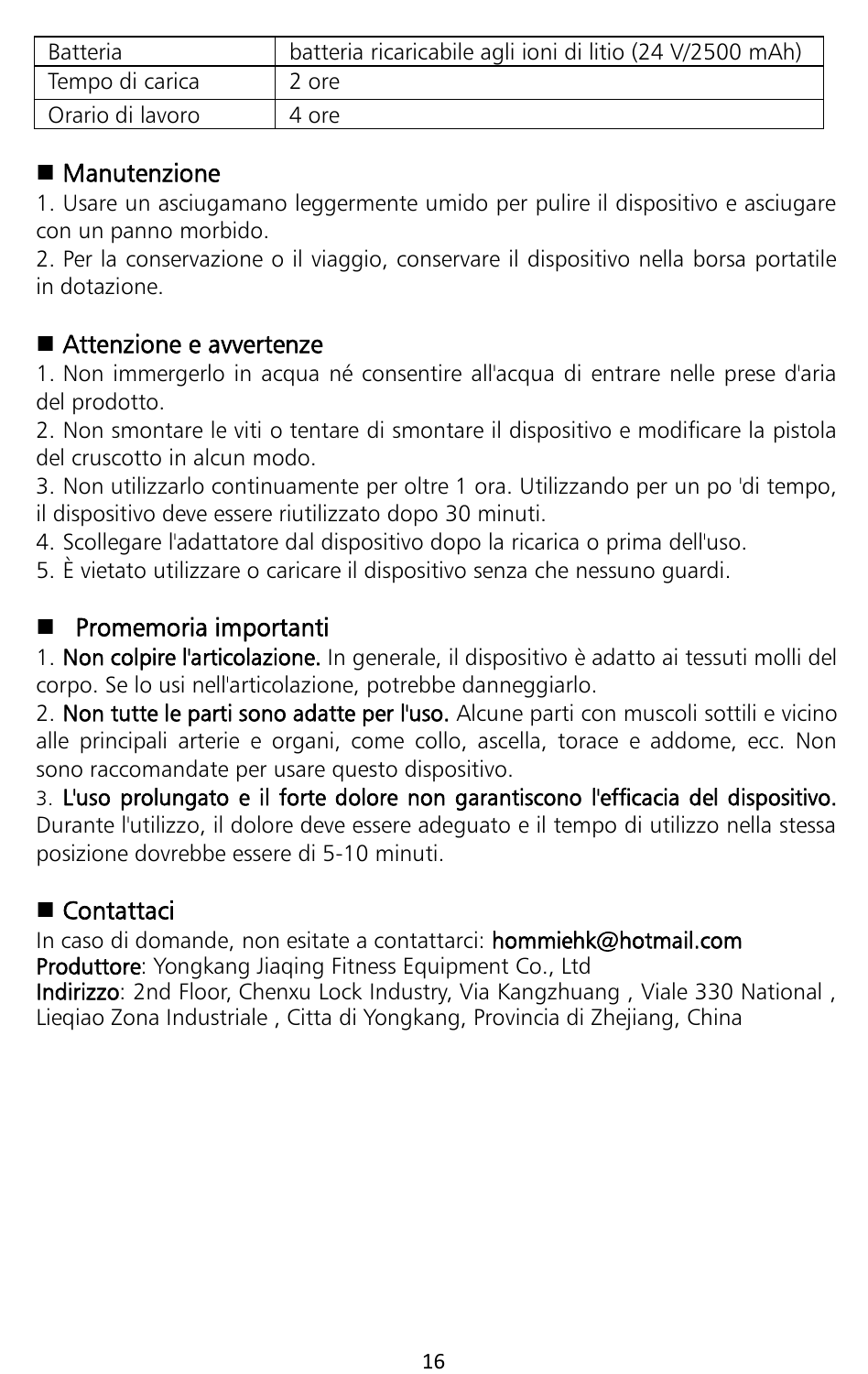Gracias por comprar el producto Hommie. Lea este [Manual del usuario] detenidamente antes de usar el producto y guárdelo para usarlo en elfuturo.

#### Instrucciones de seguridad y exenciones de responsabilidad

1. Para reducir el riesgo de mal funcionamiento, descarga eléctrica, lesiones, incendios, muerte y daños en el equipo, lea todas las instrucciones y advertencias de este producto en este manual antes de usar este producto.

2. Para uso exclusivo de adultos. Si está lesionado, está prohibido usar este dispositivo. Se puede usar para recuperar el daño muscular, pero debe consultar a su médico antes de usar este dispositivo.

3. Está prohibido su uso en superficies de piel limpias y no secas. Puede usarse sobre la ropa y presionarse suavemente y moverse sobre la piel durante aproximadamente 60 segundos.

4. Utilice el producto solo en los tejidos blandos del cuerpo sin causar dolor ni molestias. No lo use por encima del cuello, ninguna parte con una vascularización rica (como el cuello, la ingle o laaxila), ni ninguna parte dura o deshuesada del cuerpo (como la tibia en el lado anterior de la pantorrilla y el proceso espinoso de una vértebra).



5. No use el dispositivo en el área de masaje con tensión muscular o lesión de ligamentos.

6. Solo use el aplicador mejor de su clase.<br>7. Los moretones pueden ocurrir independientemente de la configuración de control o la presión aplicada. Siempre revise el área de tratamiento y pare inmediatamente cuando haya un primer signo de dolor o malestar.

8. Mantenga los dedos, el cabello u otras partes del cuerpo alejados del eje y la parte posterior del aplicador, ya que pueden quedar atrapados.

9. Utilice únicamente el cargador suministrado para cargar el dispositivo.

#### ■ Descripción del producto

#### ☑ **¿**Qué son las pistolas de masaje muscular?

La pistola de masaje muscular o el masajeador de percusión manual están diseñados para ayudar a aumentar el flujo sanguíneo y el proceso de liberación miofascial. Estos dispositivos de mano utilizan vibraciones y pulsaciones para aplicar presión concentrada profundamente en el tejido muscular y promover la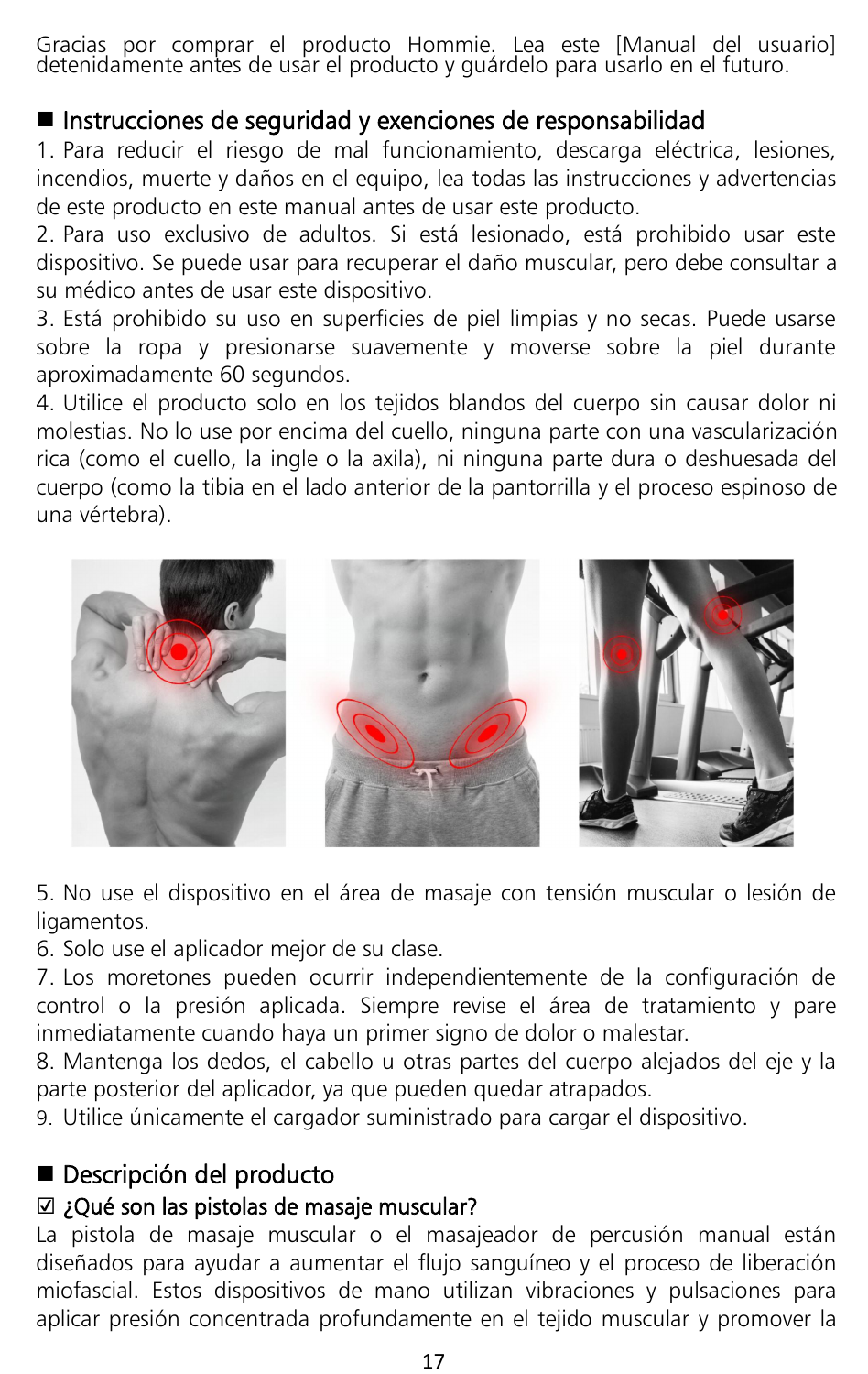recuperación. Esta forma de masaje de tejido profundo puede eliminar los nudos y la tensión de los músculos, al tiempo que mejora su rango demovimiento y aumenta el flujo sanguíneo. El masajeador de percusión, cuando se usa correctamente, puede ayudar a reducir el tiempo de recuperación y ayudara aliviar el dolor, la tensión y el dolor.

#### ☑ Botones y controles





- 1. aplicador cambiable
- 2. botón de desconexión de la batería
- 3. Pantalla de velocidad
- 4. pantalla de alimentación
- 5. velocidad-
- 6. botón de velocidad
- 7. velocidad  $+$
- 8. Indicador LED de batería
- 9. ranura de carga
- 10. Botón de encendido

#### ■ Instrucciones de operación

#### ☑ Cargando.

1. Conecte el extremo de DC del adaptador de 24 V suministrado al puerto de carga del dispositivo y enchufe el cable del lado de AC a la toma de corriente. Nota: carque el dispositivo durante seis horas antes del primer uso.

2. Cuando el dispositivo se está cargando, elindicador LED de la batería parpadea en rojo y luego parpadea en verde. Después de una carga completa y durante el uso, elindicador es de color verde sólido. Cuando la carga de la batería es baja, el indicador es rojo fijo para recordarle que recargue el dispositivo.

Consejos: la batería se puede cargar en cualquier momento. Se recomienda no agotar completamente la batería antes de recargarla.

#### ☑ Encendido/Apagado.

Mueva el interruptor de encendido a la posición de encendido para encender el dispositivo; Mueva el botón a la posición de apagado para apagar.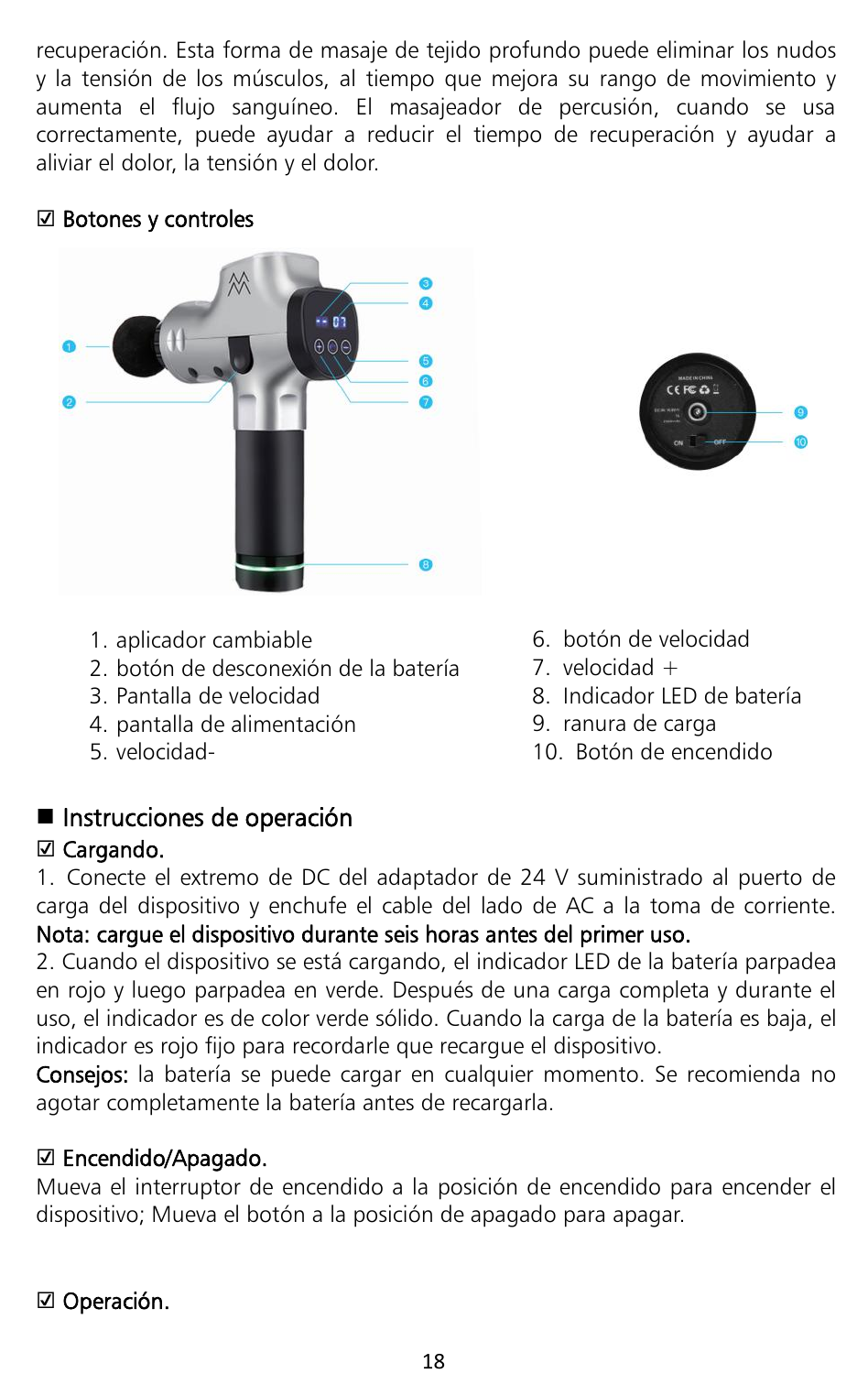1.Conecte el aplicador de masaje al dispositivo según sus necesidades.

2. Encienda el interruptor de encendido que se encuentra en laparte inferior del mango del masajeador, y luego el indicador LED de la batería se iluminará en verde.

3. Presione el botón de velocidad para activar este dispositivo. Puede ajustar el nivel de velocidad presionando la velocidad +/-.

Consejos: Velocidad 1-4: Masaje suave; Velocidad 5-8: Masaje profesional; Velocidad 9-12: Relajando tu músculo; Velocidad 13-16: descomposición del ácido láctico; Velocidad 17-20: Modo profesional.

#### ■ 6 Aplicadores intercambiables

| Adecuado<br>para<br>masajear<br>brazos,<br>cintura,<br>espalda,<br>cadera, muslo, vástago<br>y grupos de músculos<br>grandes. | Adecuado<br>para<br>cuello.<br>masajear<br>columna<br>vertebral,<br>Aquiles.                             | Adecuado<br>para<br>masajear la mayoría de<br>los grupos musculares,<br>brazos,<br>espalda,<br>cintura, piernas. |
|-------------------------------------------------------------------------------------------------------------------------------|----------------------------------------------------------------------------------------------------------|------------------------------------------------------------------------------------------------------------------|
|                                                                                                                               |                                                                                                          |                                                                                                                  |
| Adecuado para relajar y<br>moldear el músculo de<br>cada parte.                                                               | Adecuado<br>para<br>tejidos<br>impactar<br>profundos, meridianos,<br>articulaciones,<br>palma,<br>pelma. | Adecuado<br>para<br>masajear el punto de<br>acupuntura de tejido<br>profundo interno, etc.                       |

☑ Montar y desmontar: cuando el dispositivo esté apagado, inserte completamente el aplicador deseado en el orificio del conector negro por completo. Si desea desmontar el aplicador, tire directamente del aplicador por completo.

Nota: No gire el aplicador al montar o desmontar el dispositivo.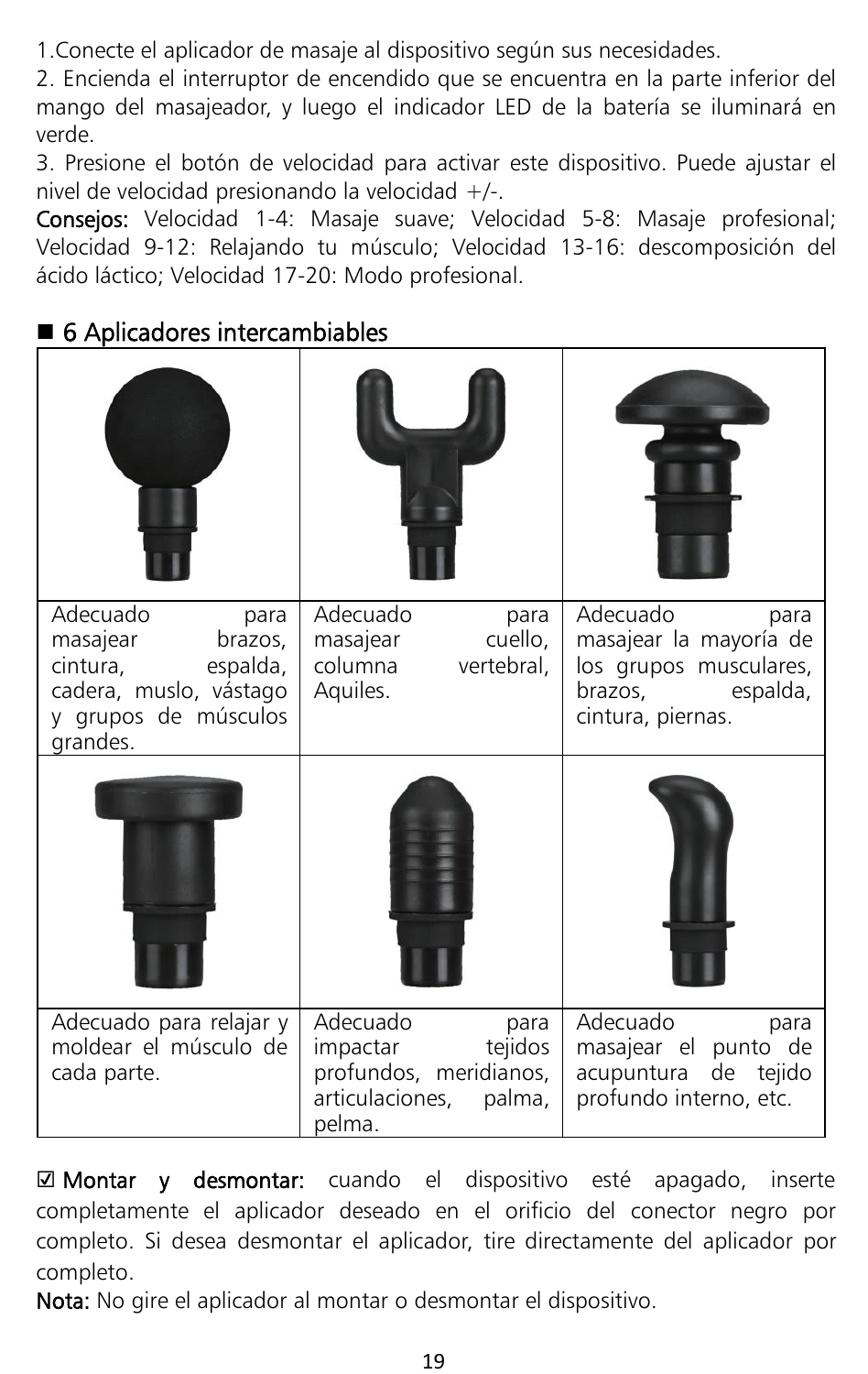#### **Especificaciones**

| Velocidad          | 20 velocidad;1800-3200percusión/minuto            |
|--------------------|---------------------------------------------------|
| Voltaje de entrada | 110-240V; 30-50Hz                                 |
| Poder              | 20-30W                                            |
| Amplitud           | 10mm                                              |
| Batería            | batería recargable de iones de litio(24V/2500mAh) |
| Tiempo de carga    | 2 horas                                           |
| Tiempo de trabajo  | 4 horas                                           |

#### ■ Mantenimiento

1. Utilice una toalla ligeramente húmeda para limpiar el dispositivo y seque con un paño suave.<br>2. Para almacenamiento o viaje, guarde el dispositivo en la bolsa portátil

suministrada.

#### Precaución y advertencias

1. No lo sumerja en agua ni permita que entre agua en los respiraderos del producto.

2. No desarme los tornillos ni intente desarmar el dispositivo y modificar la pistola fascia de ninguna manera.

3. No lo use continuamente durante más de 1 hora. Utilizándolo durante algún tiempo, el dispositivo debe usarse nuevamente después de 30 minutos.

4. Desenchufe el adaptador del dispositivo después de cargarlo o antes de usarlo.

5. Está prohibido usar o cargar el dispositivo sin que nadie lo vea.

#### Recordatorios importantes

1. No golpees tu articulación. En general, el dispositivo es adecuado para los tejidos blandos del cuerpo. Silo usa en su articulación, puede dañar las articulaciones.

2. No todas las partes son adecuadas para su uso. No se recomiendan algunas partes con músculo delgado y cerca de la arteria y los órganos principales, como el cuello, la axila, el tórax y el abdomen, etc. para usar este dispositivo.

3. El uso prolongado y el dolor fuerte no aseguran la efectividad del dispositivo. Cuando se usa, el dolor debe mantenerse apropiado y el tiempo de uso en la misma posición debe ser de 5-10 minutos.

#### ■ Contáctenos

Si tiene alguna pregunta, no dude en contactarnos: hommiehk@hotmail.com Fabricante: Yongkang Jiaqing Fitness Equipment Co., Ltd

Dirección: segundo piso, industria de cerraduras Chenxu, carretera Kangzhuang, carretera nacional 330, zona industrial de Lieqiao, Yongkang, Zhejiang, China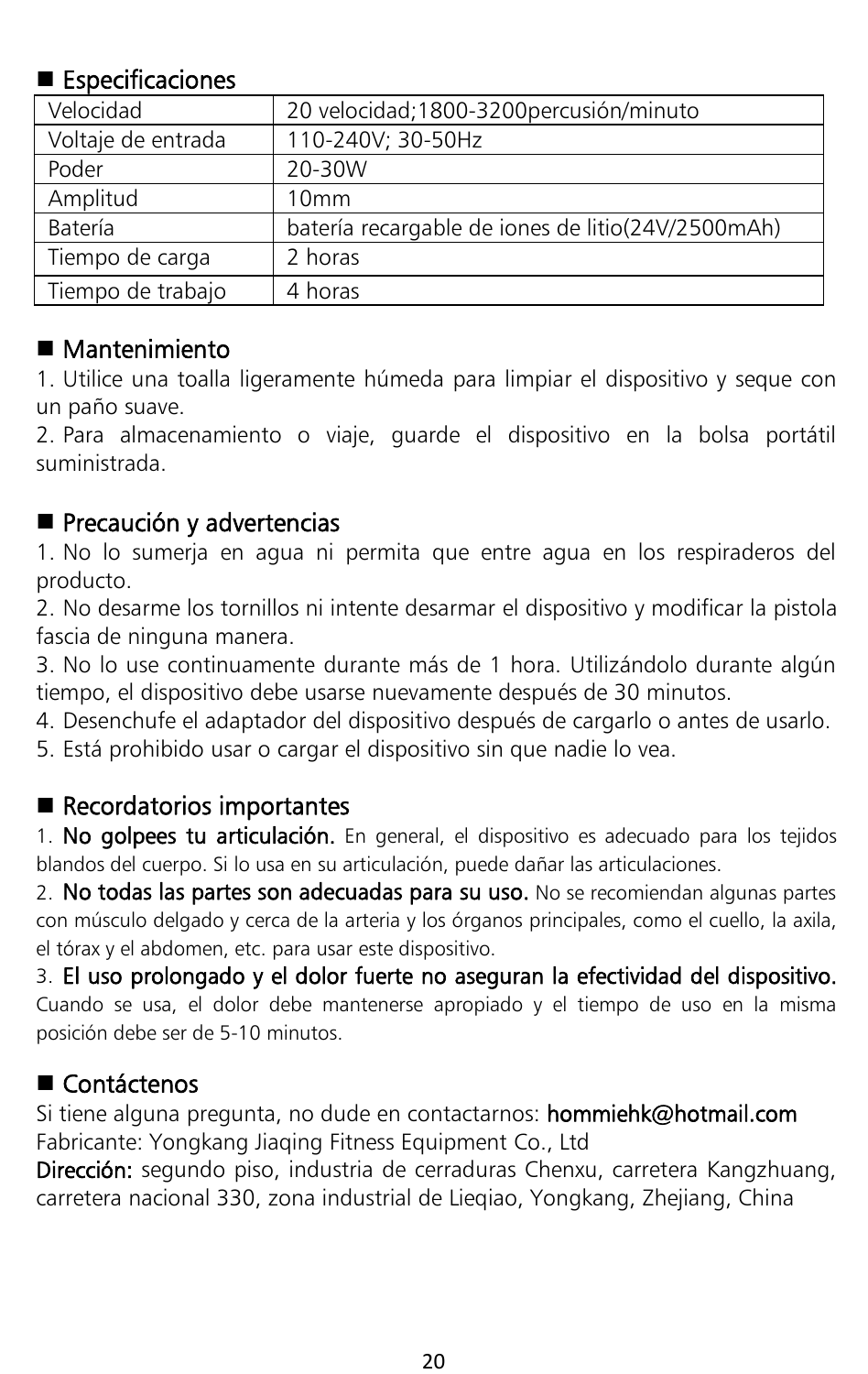Hommie の製品を御購入頂きありがとうございます。正しく安全にお使い頂くために、ご 使用の前には必ず取り扱い説明書を良くお読み下さい。

#### **■ 正しくお使いいただくために**

1. 感電、けが、火災、死亡、および機器の損傷の可能性等の原因となりますので、この 製品をご使用になる前に、必ずこの「正しくお使いいただくために」をよくお読みになり、ご理 解のうえ正しくお使いください。誤ったご使用や通常の範囲を超える取扱いによる危害や 損害については、いかなる場合も弊社は責任を負いませんので、あらかじめご了承ください。 2. 本製品の操作に慣れた成人向けに製造されています。けがをした場合、本製品を使 用することは禁止されています。筋肉損傷の回復に使用できますが、本製品を使用する 前に医師に相談する必要があります。

3. 乾燥した清潔なお肌の表面でのみ使用し、約60秒間で人体各領域でゆっくりとマッサ ージすることができます。

4. 体の軟部組織にのみ製品を使用してください。首の上、血管が豊富な部分(頸部、 腋窩など)、または体の硬い部分や骨のある部分(ふくらはぎの前側の脛骨や棘突起な ど)を使用しないでください 椎骨)。



5. 筋肉損傷部と靭帯損傷部での使用を厳禁する。

6. 必要に応じて、最も最適なアタッチメントを選択してください。

7. 製品の設定や使用スピードの選択に関係なく、打撲が発生する場合があります。常に 治療部位を確認し、痛みや不快感の兆候がある場合は直ちに使用を中止します。

8. 圧迫が発生する可能性があるため、指、髪、または身体の他の部分をアタッチメントの 背面やシャフトから離してください。

9. 付属のアダプターのみを使用して本製品を充電してください。

#### ■ 製品概要

#### ☑ **筋肉マッサージガンとは?**

筋肉マッサージガンは血液の循環をよく促進し、筋膜を解放し、疲労回復、筋肉のコリと 疲れをほぐす、筋肉痛の緩和が役たちます。マッサージガンは深部の筋肉組織に積極的 に働きかけるので、血流を改善し通常では触れないような箇所にも酸素が届きやすくなり ます。これにより運動後の筋肉の痛みや痙攣を軽減し、身体本来の回復する力を高めて くれます。圧力の高周波パルスを集中的に体の部位に充てることで、深部の筋肉組織に 働きかけ修復を促します。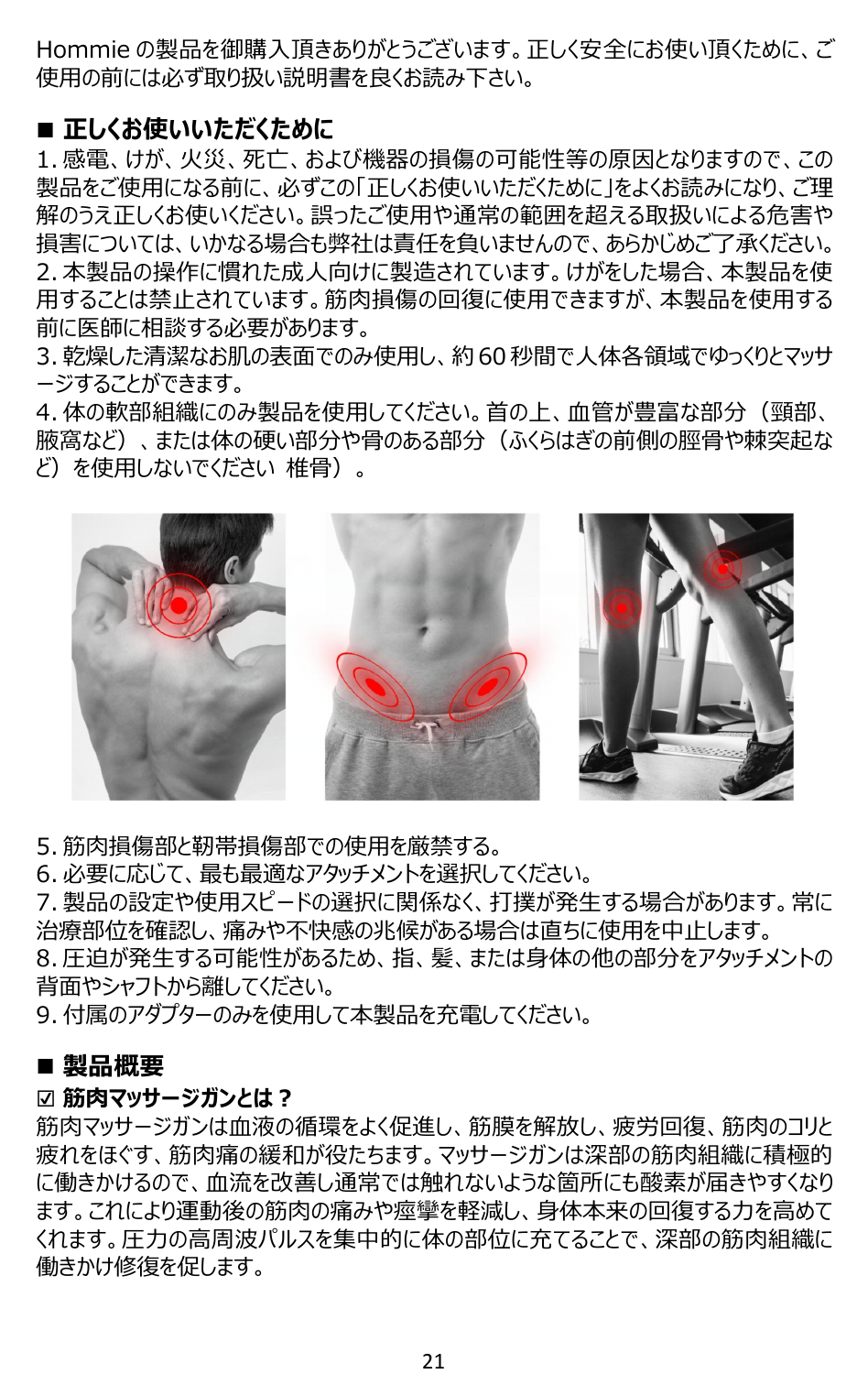



- 8. バッテリー LED ランプ 3. スピード表示 1. 交換可能なアタッチメント 2. バッテリー取り外しボタン<br>3. スピード表示 4. バッテリー表示 5. スピード -
- 6. スピードボタン 7. スピード +
	- 9. 充電スロット
	- 10. 電源スイッチ

#### ■ 操作説明

#### ☑ **充電**

1. 付属の 24V アダプターの DC 側を製品の充電ポートに接続し、AC 側のケーブルをコン セントに差し込みます。**注意:初めて使用する前に製品を6時間に充電してください。** 2. 充電中:バッテリー LED ランプが赤く点滅した後、緑に点滅します。 充電完了/使用中:LED ランプが緑色に点灯します。

電量不足:LED ランプが赤色に点灯しています。

**注意:**バッテリーはいつでも充電できます。再充電する前に、バッテリーを完全に消耗させ ないことをお勧めします。

#### ☑ **電源オン/オフ**

電源スイッチをオンの位置に動かして、電源を入れます。オフの方法は同じです。

#### ☑ **操作**

- 1. 必要に応じて、アタッチメントのヘッドを選択してください。
- 2. 電源スイッチをオンにすると、バッテリー LED イランプが緑色に点灯します。
- 3. スピードボタンを押して、動作を起動します。速度レベルを調整するには、スピード +/- を押します。
- **注意:**スピード 1-4:マイルドマッサージ。スピード 5-8:プロのマッサージ。スピード 9-12:筋肉をリラックス。スピード 13-16:乳酸分解。スピード 17-20:高周波マッサ ージ。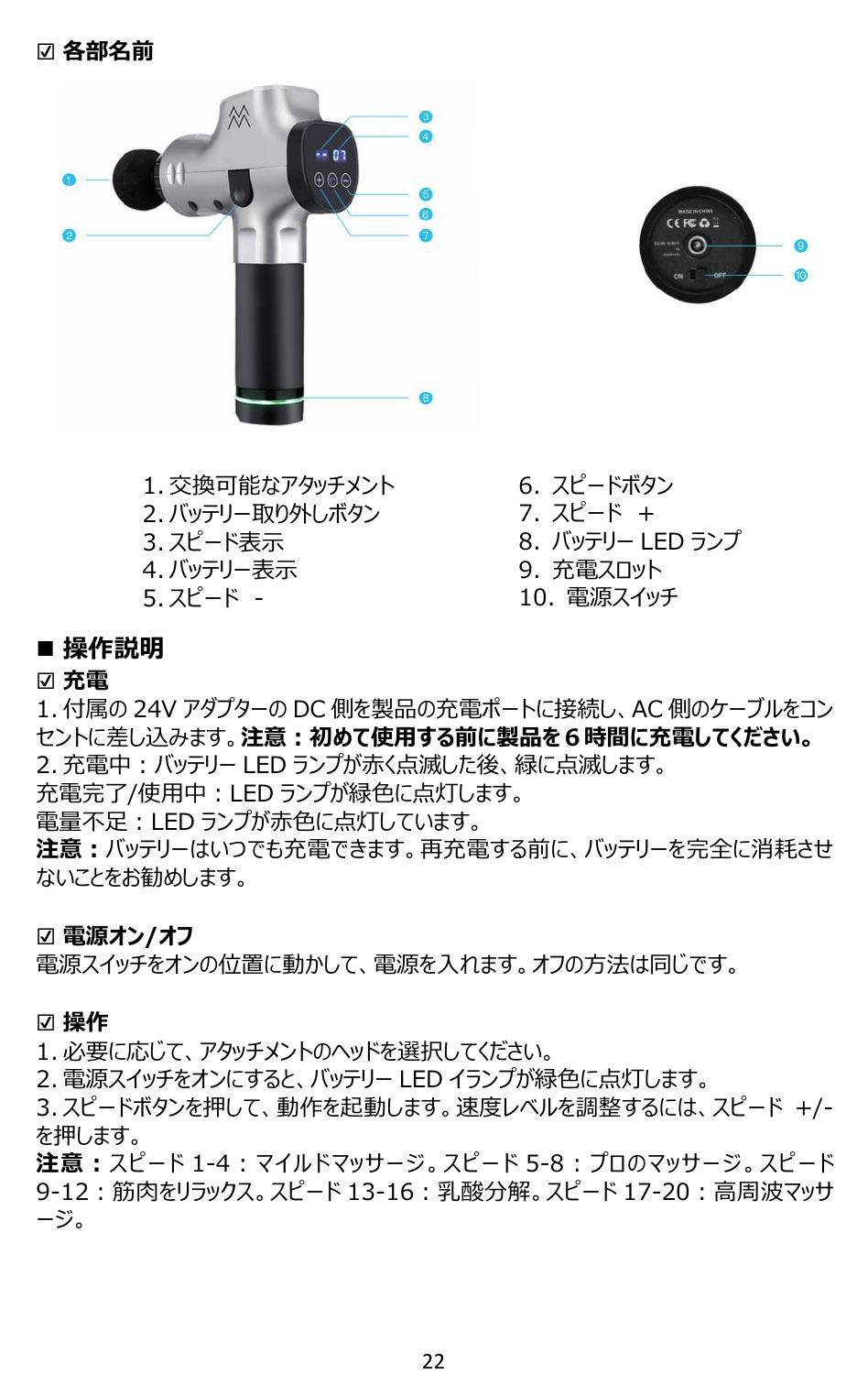#### ■ 6 つ交換可能なアタッチメント

| 腕、腰、背中、臀部、太<br>もも、すね、および筋肉群<br>のマッサージに適していま<br>す。 | うなじ、背骨、アキレス腱<br>に適しています。          | ほとんどの筋肉群、上腕、<br>背部、腰、足の裏に適し<br>ています。 |
|---------------------------------------------------|-----------------------------------|--------------------------------------|
|                                                   |                                   |                                      |
| 各部分の筋肉をリラックス<br>させて回復するのに適して<br>います。              | 深部の筋肉組織、経絡、<br>靭帯への衝撃に適してい<br>ます。 | 深部の筋肉組織等のつ<br>ぼに適しています。              |

☑ **取り付けと取り外し:**製品の電源がオフになった場合、目的のアタッチメントを交換部 位で交換してください。取り外したい場合は、アタッチメントをまっすぐ完全に引き出してくだ さい。

**注意:**組み立てたり取り外したりする時にアタッチメントを回転させないでください。

| ■ 仕様 |                             |  |
|------|-----------------------------|--|
| スピード | 20 スピード · 1800-3200 回/分     |  |
| 入力電圧 | $110-240V \cdot 30-50Hz$    |  |
| 電力   | 20-30W                      |  |
| 振幅   | 10mm                        |  |
| 電池   | 充電可能なリチウムイオン電池(24V/2500mAh) |  |
| 充電時間 | 時間                          |  |
| 動作時間 | 時間<br>4                     |  |

#### ■ お手入れ

1. わずかに湿らせたタオルを使用して製品を清掃し、柔らかい布で乾かします。

2. 保管または旅行に使用したい場合は、付属したバッグに製品を保管してください。